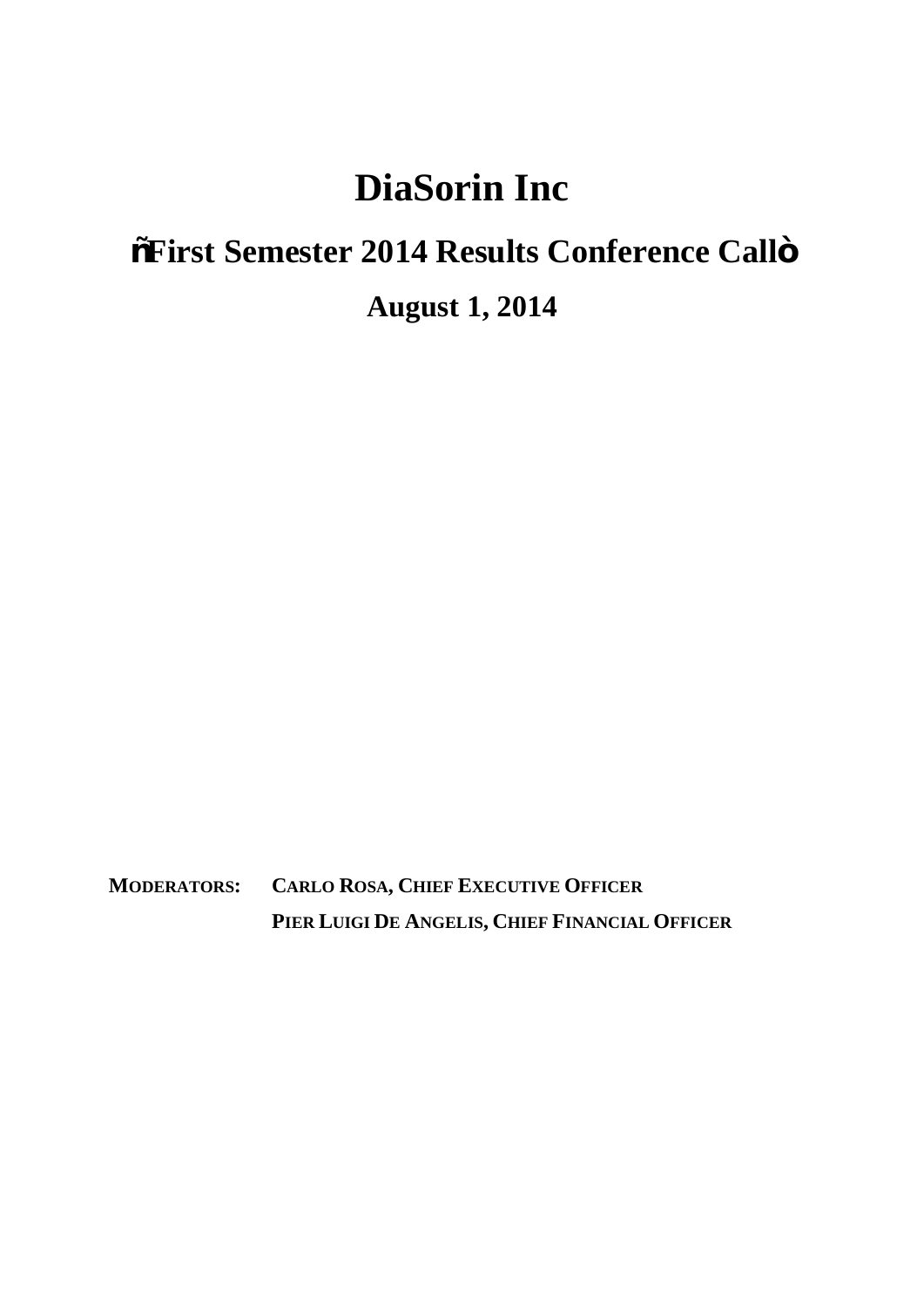OPERATOR: Good afternoon. This is the Chorus Call conference operator. Welcome and thank you for joining the DiaSorin First Semester 2014 Results Conference Call. After the presentation, there will be an opportunity to ask questions.

> At this time, I would like to turn the conference over to Mr. Carlo Rosa, CEO of DiaSorin. Please go ahead, sir.

CARLO ROSA: Yes, thank you, operator. Ladies and gentlemen, good morning and welcome to the second quarter 2014 conference call. As usual, I will make some comments about the main events that characterized this quarter and then I will turn the microphone to Mr. De Angelis who will take you through the financials.

> Let me start with the revenues. As for the last quarter, the exchange rate had a significant impact on our sales in the quarter, which has been negative for  $b3$  million in this quarter, and  $b6$  million year-to-date. So I will make a comment about sales at constant exchange rates to allow a better understanding of the real trend of the revenues (Ph).

> Let me start from sales by technology, commenting the Vitamin D first and then the ex-Vitamin D products. Vitamin D declined as expected 10%, however, net of the discount provided to La Corp in exchange of greater utilization of other products, the decline would have been 6.5% in line what management has indicated as physiological reduction for this product. This reduction is due to increased competition as you know in all geographies as well as the fact that we exchange price concession now for more business with CLIA ex-Vitamin D products.

> Now, for the CLIA ex-Vitamin D, it continues to do very well, it grew 15.2% versus previous year in the quarter and 18.2% in the first half. And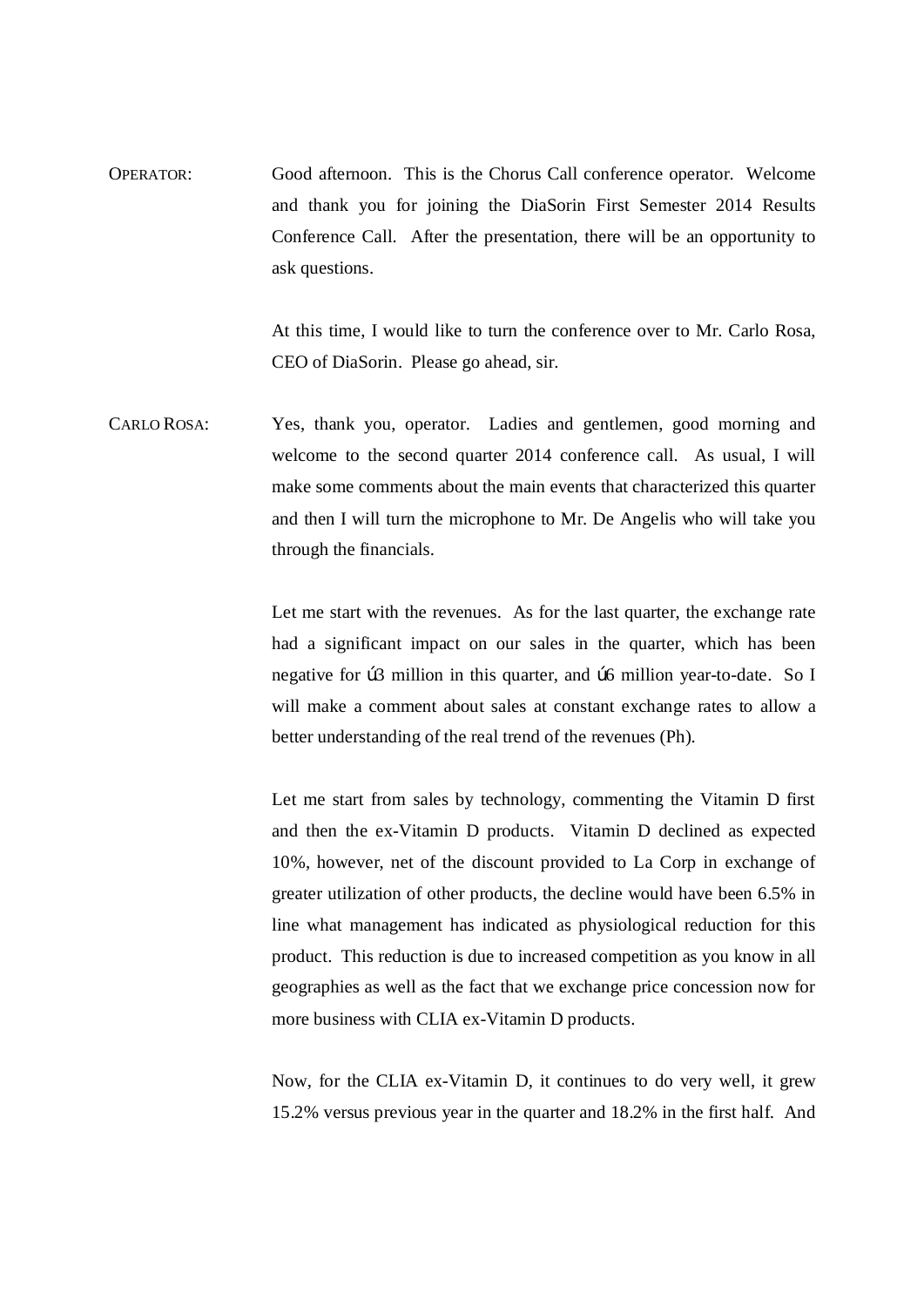this has been mainly driven by the introduction of new products along which the 125 Vitamin D which is very significant for us, but I will add some specific comments to this product later in the discussion.

Now, let me switch to instrument revenues which I usually do not comment, but I would like to point your attention to the fact that this quarter instrument sales are  $12\%$  or  $\beta$ 2 million below the same period of last year. And this is something that is not typical for our business since our installed base grows and we sell on the installed base more consumables. But this is due to a one-off event because in the last year of quarter 2, we changed our business model in Brazil selling our installed base to our main distributors. And this has generated one-off spike in revenues last year making the quarter-to-quarter comparison possible. We expect that this phenomenon is going to smooth out in Q3 and disappear in quarter 4.

Now this is important to keep in mind then when we compare the quarter two results versus last year, since it takes away almost 2% of growth making then total revenues for quarter 2, 2014 in line with last year at constant exchange rate.

Now, let the look at sales by geography and let ts start from the US. Revenues in the US are 4% down versus prior year, but 4% up versus Q1 of this year. Vitamin D decline is almost now fully compensated by the strong increase of CLIA ex-Vitamin D products, which are up 85% in the quarter, thanks to the fact that the LabCorp agreement is now in full force and all the new non-Vitamin D products which I remind you are 16 new products we introduced lat LabCorp, all these products are now a routine in all facilities. On top of this, in the US all the new LIAISON XL placements are now driven by non-Vitamin D business. Finally, after two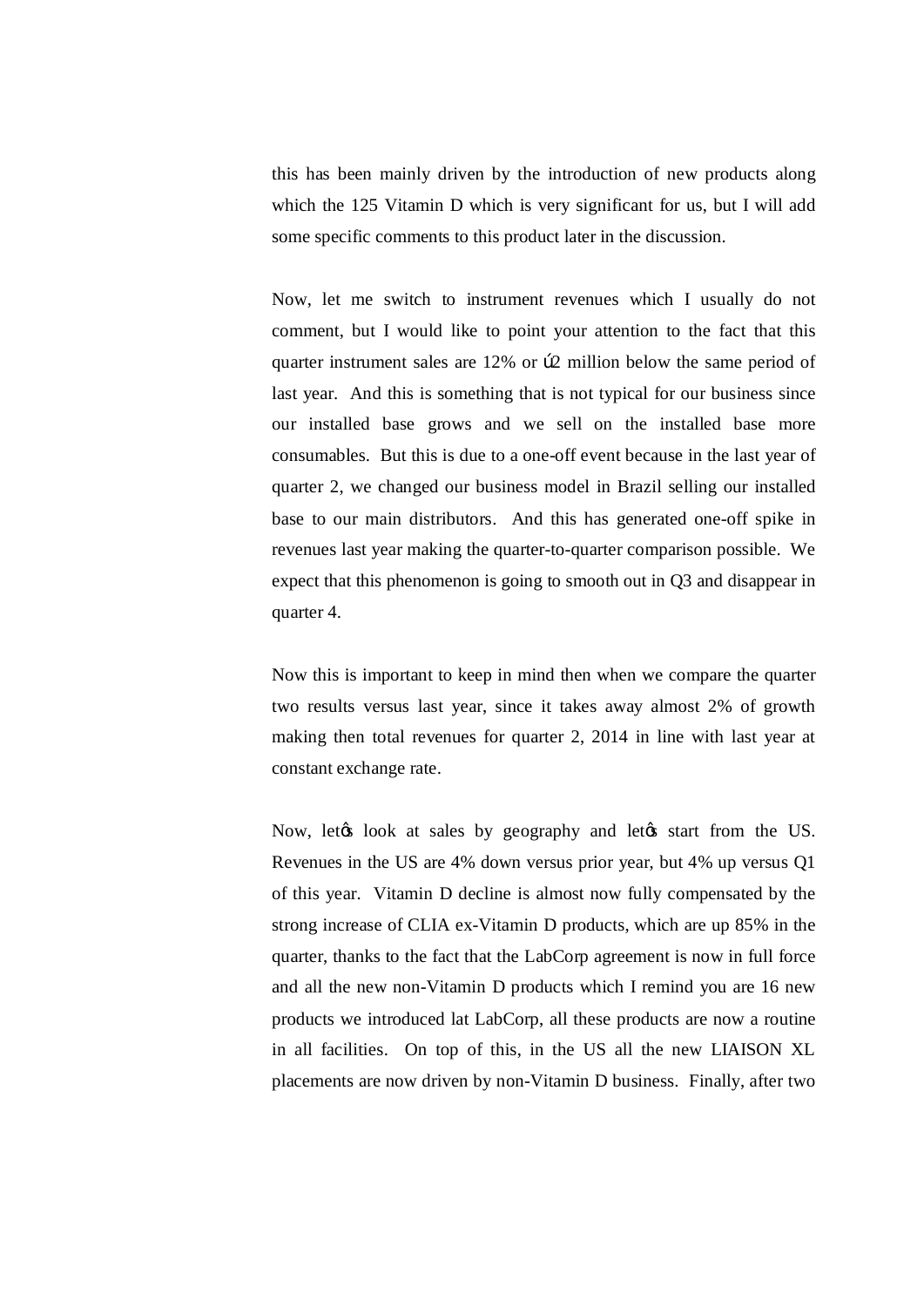years of pain related to the reposition of Vitamin D, we see our US business stabilizing.

Now, let turn to Europe. Europe continues to post a good revenue growth, plus 2.7% in the quarter and plus 5.5% year-to-date. The result in the quarter was strong where we operate direct directly. Italy was plus 2%, Germany plus 16%, so we have good revenue growth in the main geographies. We had a deceleration of business in certain European export countries like Turkey where seasonality of tenders has affected the quarter versus last year. So all good news when it comes to Europe.

Asia Pacific is up 9% with good growth in China, plus 5.4%, driven by the installation of 68 LIASON XL in the first six months of the year, bringing the total installed base in China between LIASON and LIASON XL to almost 600 systems. Please, you need to consider that in China, we have changed our business model when we introduced the XL where we used to sell the LIASON to the distributors, whereas when it comes to the LIASON XL, we do a reagent (Ph) rental. And so, you see a decrease in revenues in China of instrument sales and an increase of reagent sales.

The CLIAí so the Liason products in China in fact are up 19% in second quarter and are up 22% year-to-date in line with the Company expectations. So the business in China and Asia Pacific in general is doing fine for us.

Let $\alpha$  now discuss South America, which has been very disappointing due to the poor performance of Brazil and Venezuela, partially offset by the strong growth that we continue to experience in Mexico. As far as Venezuela is concerned, we have frozen all shipments due to the fact that payments in hard currency are not available. So far, in the first two quarters, we have lost  $b2$  million in sales versus last year, and we foresee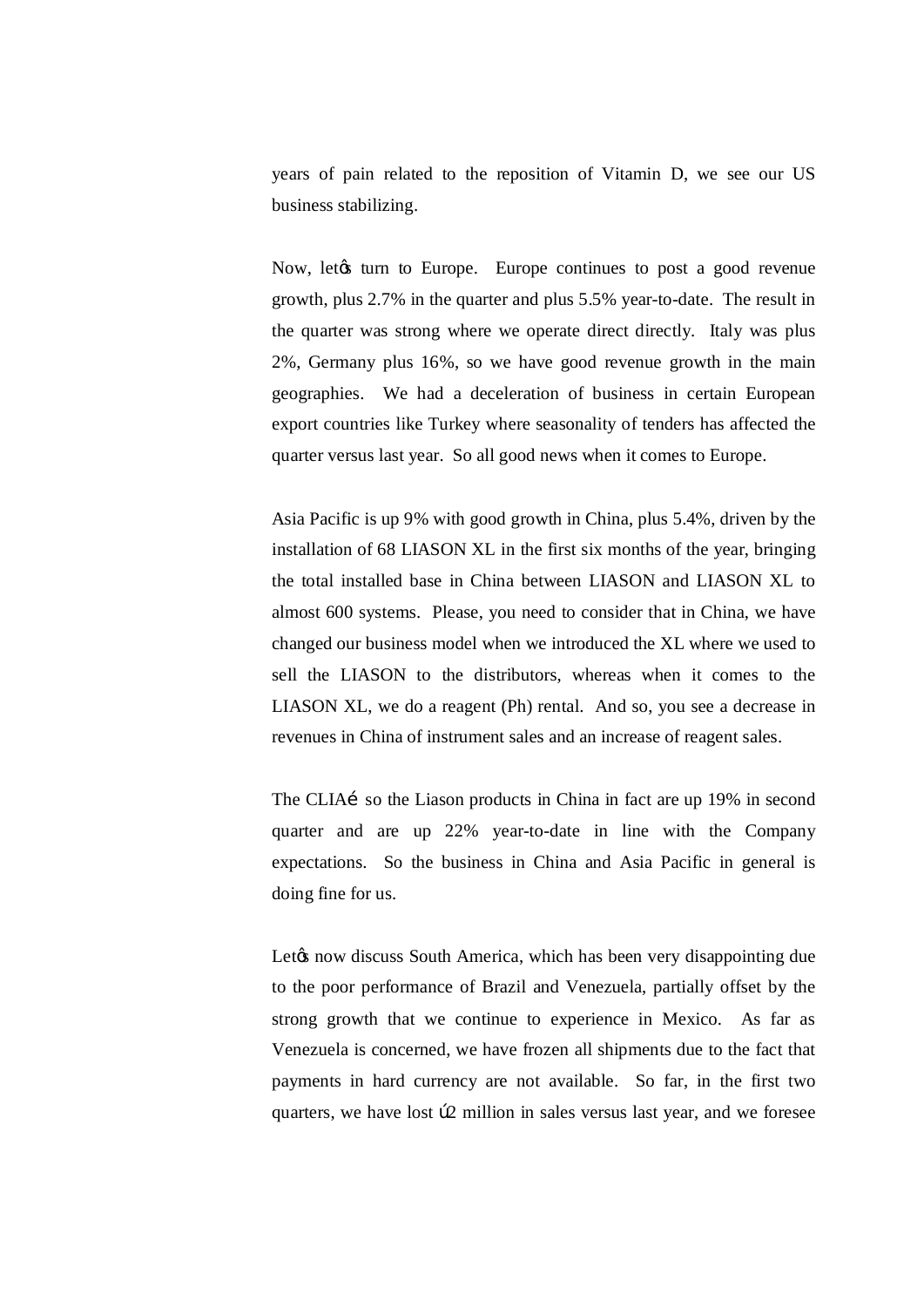we will not ship also in Quarter 3. If this continues through December, we expect to lose in Venezuela  $\beta$ 4 million in revenues compared to last year.

Now let turn to Brazil. In Brazil, in Q2 revenues are down  $b2.5$  million versus last year due to two affects which are very different. First one, instrument sales are down versus last year due to the one-off effect in Q2 of change of business model that we have discussed before. So this decrease is physiological. The second effect though that was not expected is the fact that we are transitioning our Murex sales away from the Abbot (Ph) distributors where contracts have expired at the end of last year to our new distributors. And we are lagging behind in the process of transferring tenders and we have delayed in shipping. And this has heavily affected the Q3 results for Murex in Brazil.

The CLIA products in Brazil continue to grow high single-digit in line with Company expectations. We believe that results in Brazil will stabilize in Q3 and start to grow in Q4, and we should end 2014 with growth in reagent revenues in Brazil overall although the total revenue will still be slightly behind last year due to the fact that again we are missing instrument revenues for changing of the business model as discussed before.

I would like to comment now on the launch of new products and specifically on the newly released test for 125 Vitamin D. This product has been CE marked in April. And at the same time, we have filed for FDA approval where we expect to get registration in the US by the end of 2014.

Let me remind you that this product is key since it represents 10%-15% in volume of the traditional Vitamin D test; it goes on the same instrument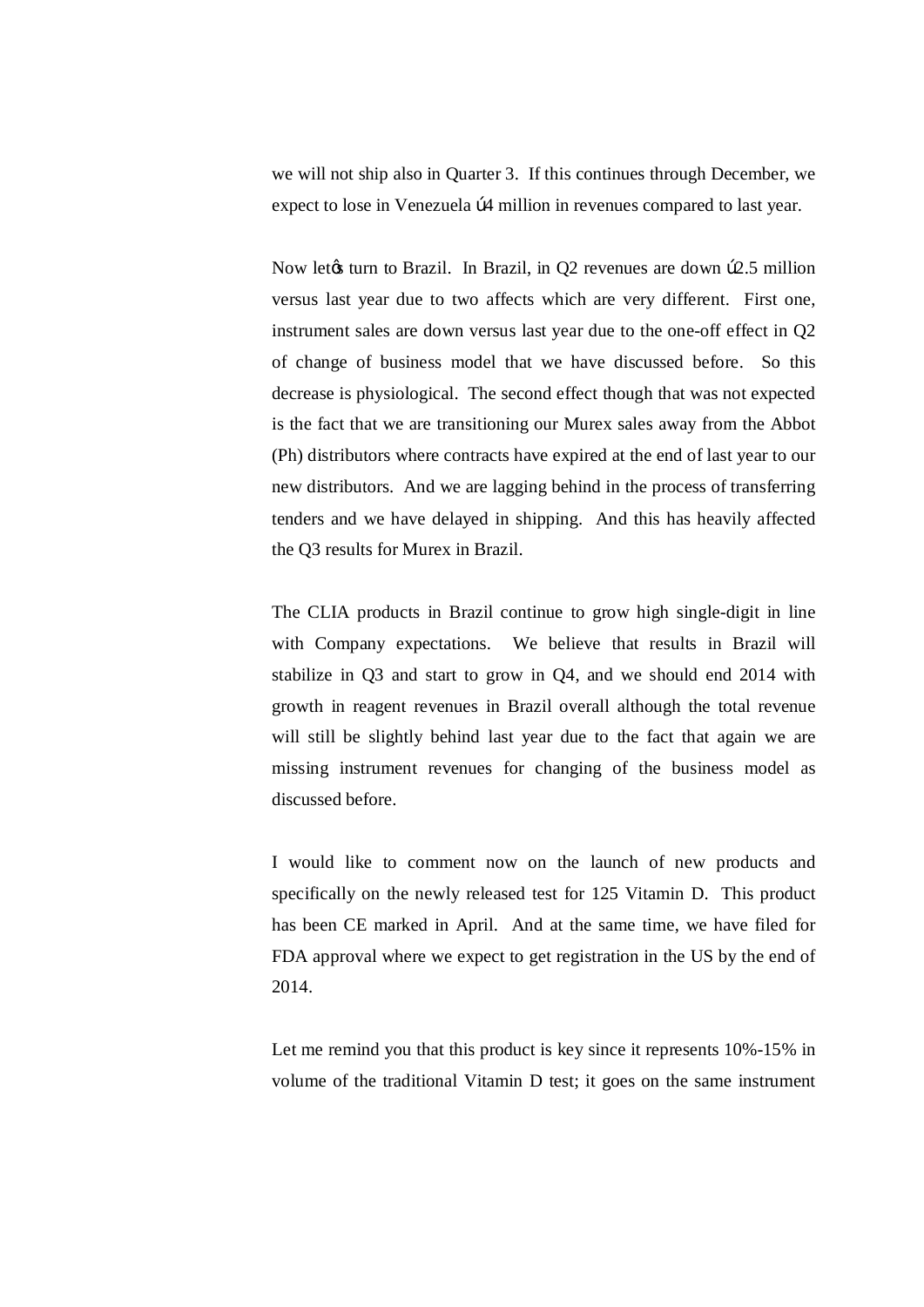currently using our Vitamin D increasing the fidelization (Ph) of current customers.

And last but not least it to highly reimbursed allowing us to demand a high price for it. In the US for example, reimbursement level is over \$50, whereas for Vitamin D it  $\&$  \$42. So we have great expectation from this product, we expect that in 2014, we will generate  $\beta$ 2 million to  $\beta$ 3 million of incremental revenues coming from this product getting to over  $\beta$ 10 million by the end of 2015.

Now, let me move to profitability. As far as the profitability profile of the Group, we reported on Slide #10 of the presentation, the usual chart which shows you the statutory EBITDA margin which has been negatively affected again by the exchange rate and by the cost supporting the molecular business. On top of this which is something that we have seen before and we have explained before. We experienced one-off negative effect in Brazil driven by the transitioning of the Murex line distribution as said before from the Abbott distributor to the new distributor.

But last but not least, we have restructured our French subsidiary in our Norwegian branch collapsing all of our activity, as far as molecular into Ireland. And this has had a negative impact in the quarter of  $\beta 800,000$  and €1.2 million in the first half of 2014. So this quarter has been impacted by two one-off effects that we dongt expect to repeat in the next quarters. Actually in the next quarters we should have a gain coming from the restructuring.

Differently from the previous years, the combination of these factors affected lower margin percentage in this period, as we discussed before. If we exclude all these effects, the EBITDA margin of the Group in Q2 is solid at 37.6% and in halfí and in the first six months at 38%.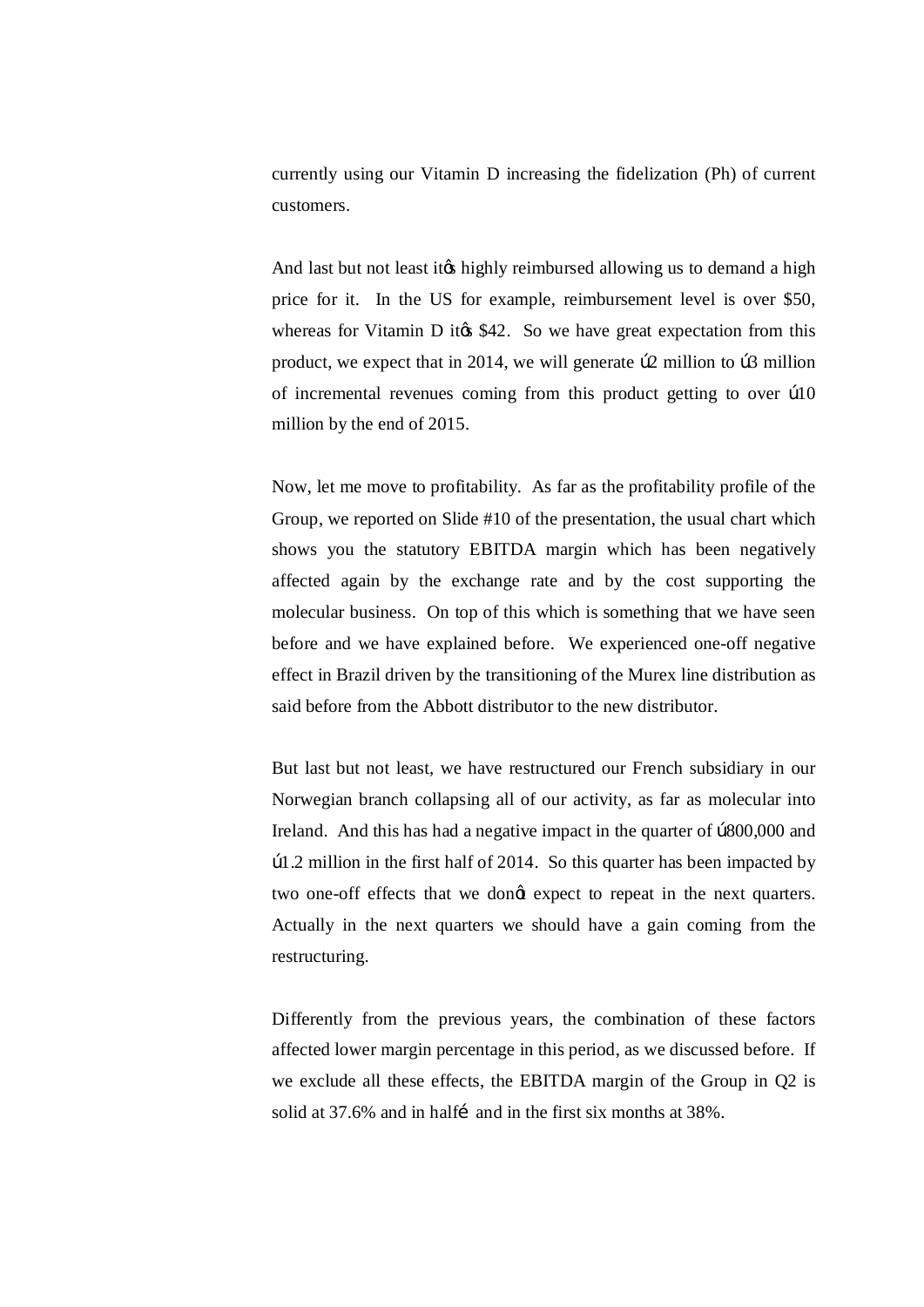Now, I will now turn the microphone to Mr. De Angelis, who is going to take you through the numbers and then we are going to open up the Q&A session. Pier Luigi.

PIER LUIGI DE ANGELIS: Thank you, Carlo. Ladies and gentlemení thank you Carlo, ladies and gentlemen, good afternoon. Today, I would like to focus your attention on few key indicators. As far as, our financial statement is concerned, I would like to highlight the cumulative net financial expense as per June 30, 2014 was equal to  $b$ 05 million and reduction if compared with the same period of last year, mainly due to the following reason. The effect of exchange rate difference for the year positive for  $b$ 06 million in the first half of 2014, while in the same period of 2013 it was negative for €09 million, and the financial balances of the subsidiary that use currency different from the Group $\alpha$  reporting currency.

> I would like to focus also your attention on the lower impact on the tax rate if compared with the same period of 2013. In the first half of 2014, the effective tax rate for the period was 36.4%, a decrease compared to the 38.5% of the first half of last year, mainly due to a different geographical composition of taxable income within the Group, as well as to decrease the IRAP rate in Italy.

> Net profit for the quarter and half year is in line with last year or if we do the calculation at constant exchange rate it to even better. Furthermore, let me highlight the main points related to the cash. In the first half of 2014, cash flow from operating activity amounted to around  $b53$  million increasing compared to  $\beta$ 48.7 million in the first half of 2013 also due to the tight management of account receivable within the Group subsidiaries.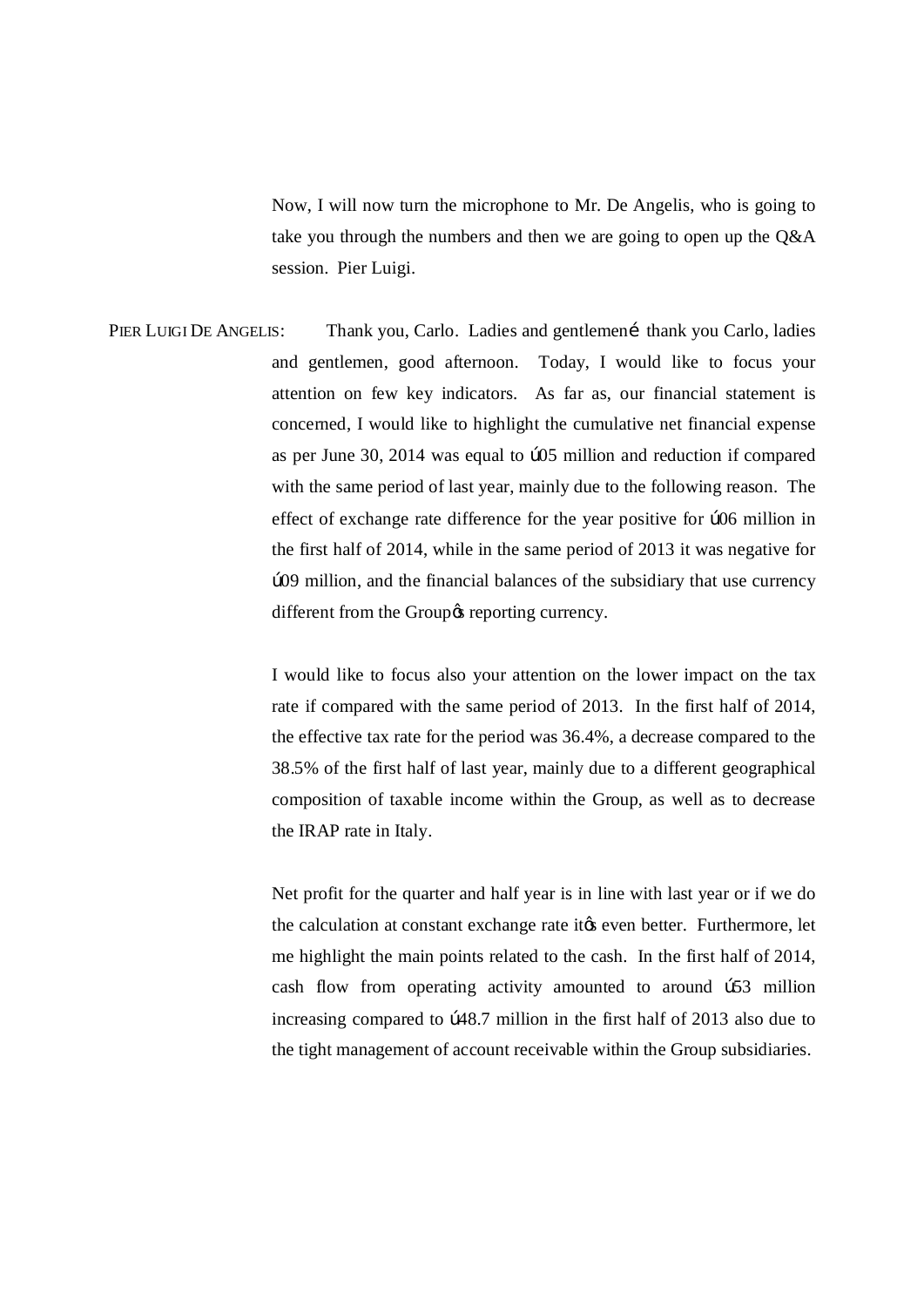Net cash used in investing activities amounted to  $\frac{14.2 \text{ million increasing}}{2}$ compared to the  $b12.9$  million of the first six months of last year, mainly due to an increase of investment in medical equipment which is a total of an amount of  $\frac{10.3}{10.3}$  million in the first half of  $\div 14$  compared to the  $\frac{10}{9}$ million of last year.

The net cash used in financing activities amounted to  $b33.3$  million which includes the repayment of debt to b3.9 million and the dividend payment to the shareholders of  $b29.9$  million which corresponds to  $b0.55$  per share and that was approved on April 23, 2014 and paid on May 22, 2014.

The free cash flow for the first half of this year amounted to  $b39.1$  million an increase when compared to the  $\beta$ 36.9 million of last year. As for the consolidated net financial position at June 30, 2014 was a positive amount of  $b107$  million with an increase of  $b9$  million compared to December 31 of last year. Thanks to the consistent cash flow from operation in the first half of this year.

In view of the Group to operating performance after June 30, 2014, we confirm the guidance for 2014. Thank you.

CARLO ROSA: Okay, now let  $\&$  Okay, now let  $Q$ &A session.

Q&A

OPERATOR: Excuse me; this is the Chorus Call Conference operator. We will now begin the question and answer session. The first question is from Patrick Wood of Morgan Stanley. Please go ahead.

PATRICK WOOD: Hi there, thank you very much for taking my questions. I have two if I may. The first is on the US lab reimbursement situation. How discussion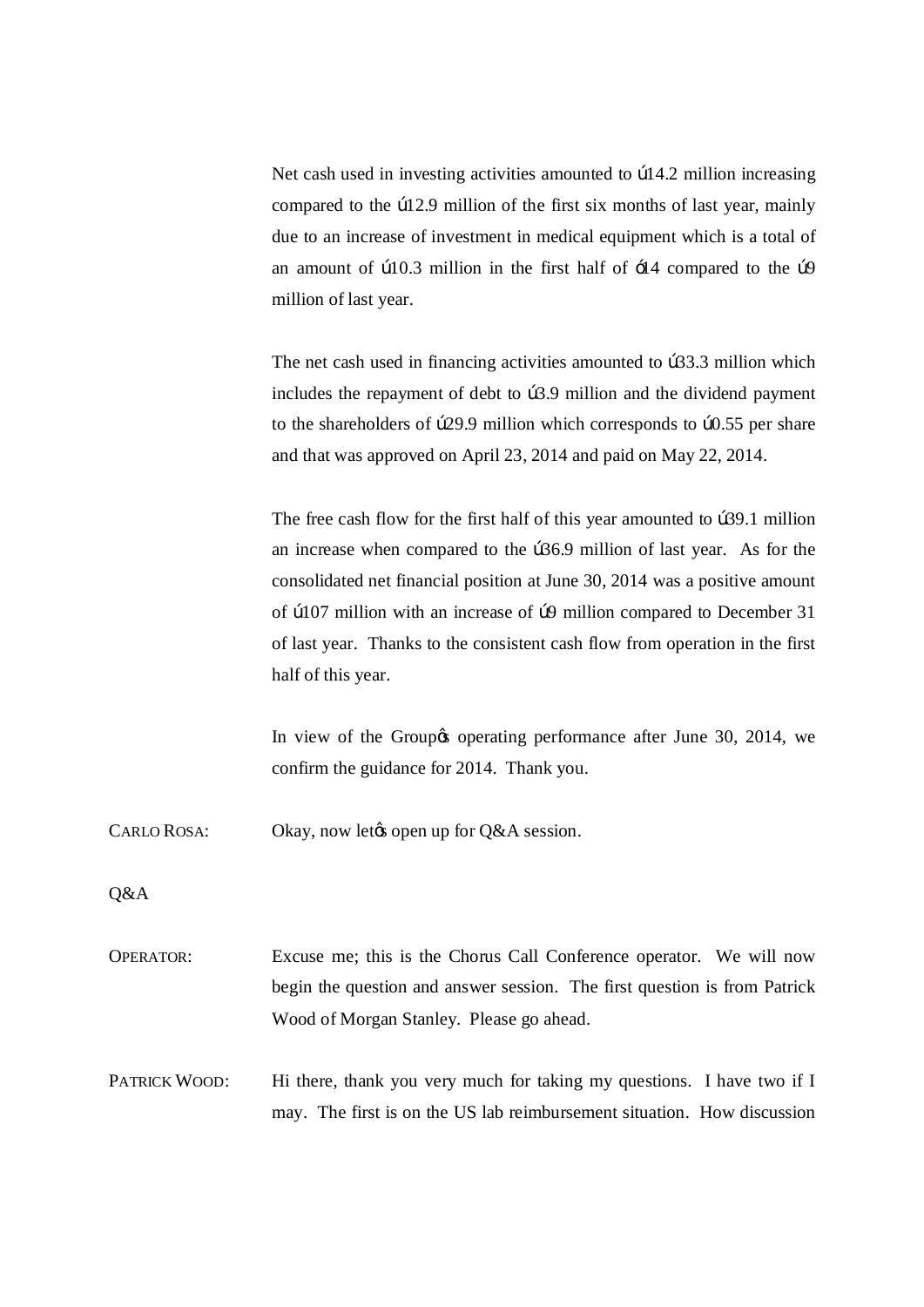is gone sort of with some of the labs about the future situation from that possibility (Ph) and have you sort of seen any effects or negotiations around that? The second is really if I look at the guidance for full year on a constant currency sales growth let take the bottom end of the guidance of about 3%, at least from my numbersi you accelerating to about 4.5% in the second half of the year. I am just wondering, should we think about that in terms of the end of some problems in Latin America. How should we think about that acceleration? Thanks.

CARLO ROSA: Okay. I will start from the second question and go to the first. Yes, in fact, as I told you before in quarter two, the top-line result has to be read in light of an unfair comparison quarter-to-quarter because of the instrument peak that we had last year. And also as stated, a steep decline unexpected in Brazil that we expect to bottom and then to not let me say start contributing to grow, but at least, do not affect as negatively as it has effected in Q2 specifically. But also there are other effects; one is the fact that we have just launched the 125 Vitamin D which is going to be a netnet contributor in the second part of the year. Keep in mind that we launched in April and in the first two months we have sales which are close to  $\beta$ 0.5 million. So the launch of the product is doing extremely well. As well as our sales and [indiscernible] in the US are accelerating. I think again, as a result of the fact that the Vitamin D effect is really smoothing in out, and we expect the US to be strong in the second part of the year. The last element is China, typically China is accelerating has a greater contribution in the second part, and in this case it to even more important because we place the 68 LIAISON in Q1, Q2, that they will come to full force and full effect contribution in Q3 and Q4.

> Now, as far as US lab reimbursement, I have to say that, as far as, our business is concerned, the only product that could have been affected because it ts significant in numbers is Vitamin D which as, you know,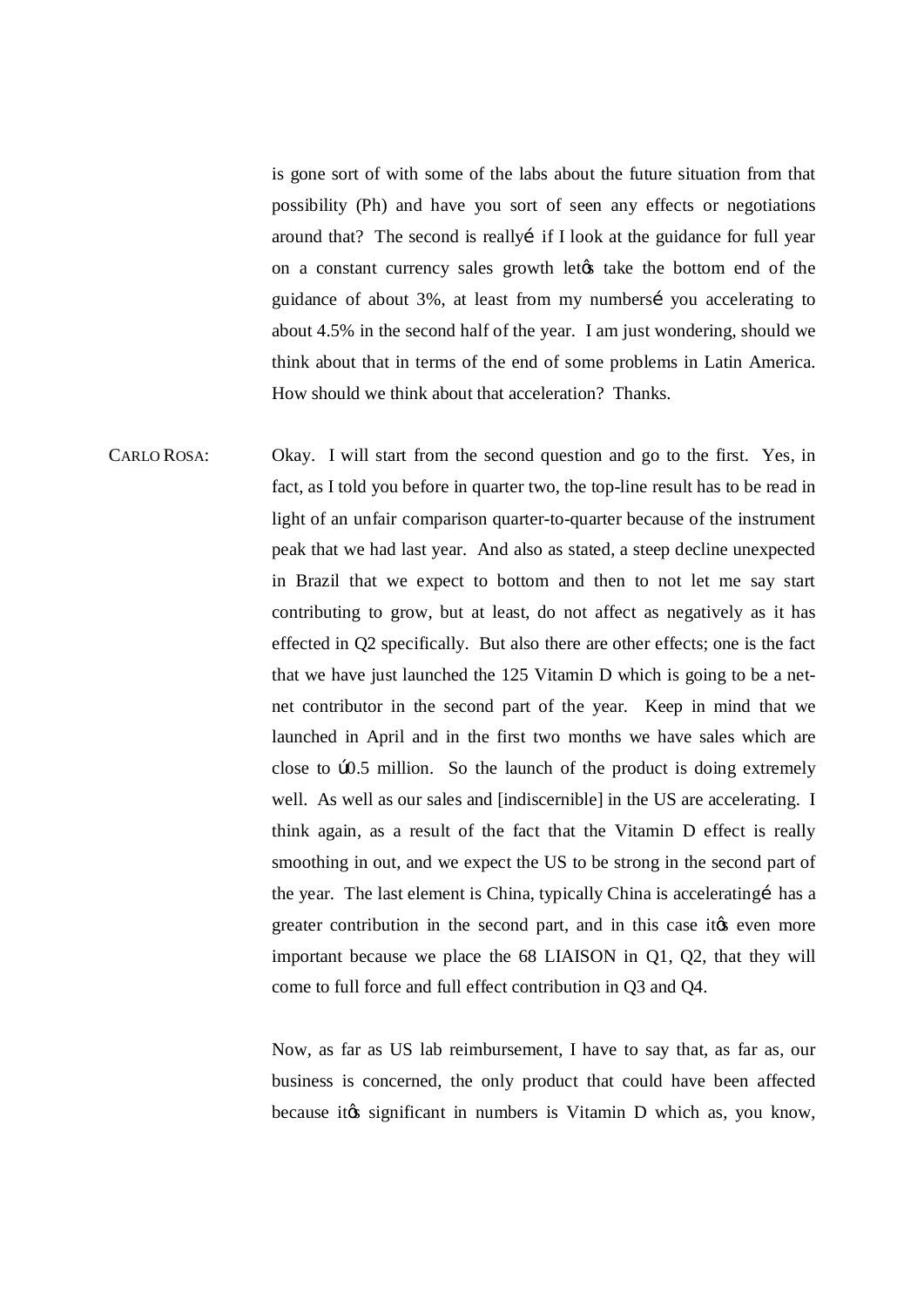follows a complete different dynamic. When it comes to the very large lab as LabCorp for example, the pricing negotiation that was carried through already took in consideration some of these elements. But it was compensated i overly compensated by more business we got with other products. So for the time being, I see no red flag in the US coming from discussion on reimbursement.

- PATRICK WOOD: That  $\emptyset$  perfect. Thank you very much.
- CARLO ROSA: Thank you, Patrick.
- OPERATOR: The next question is from Paola Saglietti of Banca Akros. Please go ahead.
- PAOLA SAGLIETTI: Thank you. Good afternoon and thanks for taking my question. I have two. The first one is, about the molecular diagnostic, in your recent press release you have announced the launch of the first molecular diagnostic test for Onco-hematology by the end of the year. And so, could you give us please more color about this? And the second question is, if its possible an update on the trend of gastrointestinal stool testing business, now that you have launched five tests on the market? Thank you.
- CARLO ROSA: Okay. As far as Onco-hematology is concerned, yes, we confirm the fact that we are going to launch BCR-ABL, between end of quarter three, and beginning of quarter four. We dongt expect clearly any visible impact this year. However, this is a door opener for us to all the Onco-Hematology centers, especially in Italy that we selected to be the pilot country for us.

In Italy, there are 91 centers doing Onco-hematology of which 15 are part of let me say that the relevant centers are doing half of the volume in the country, and then the rest is done i is spread out to the other 75 labs. And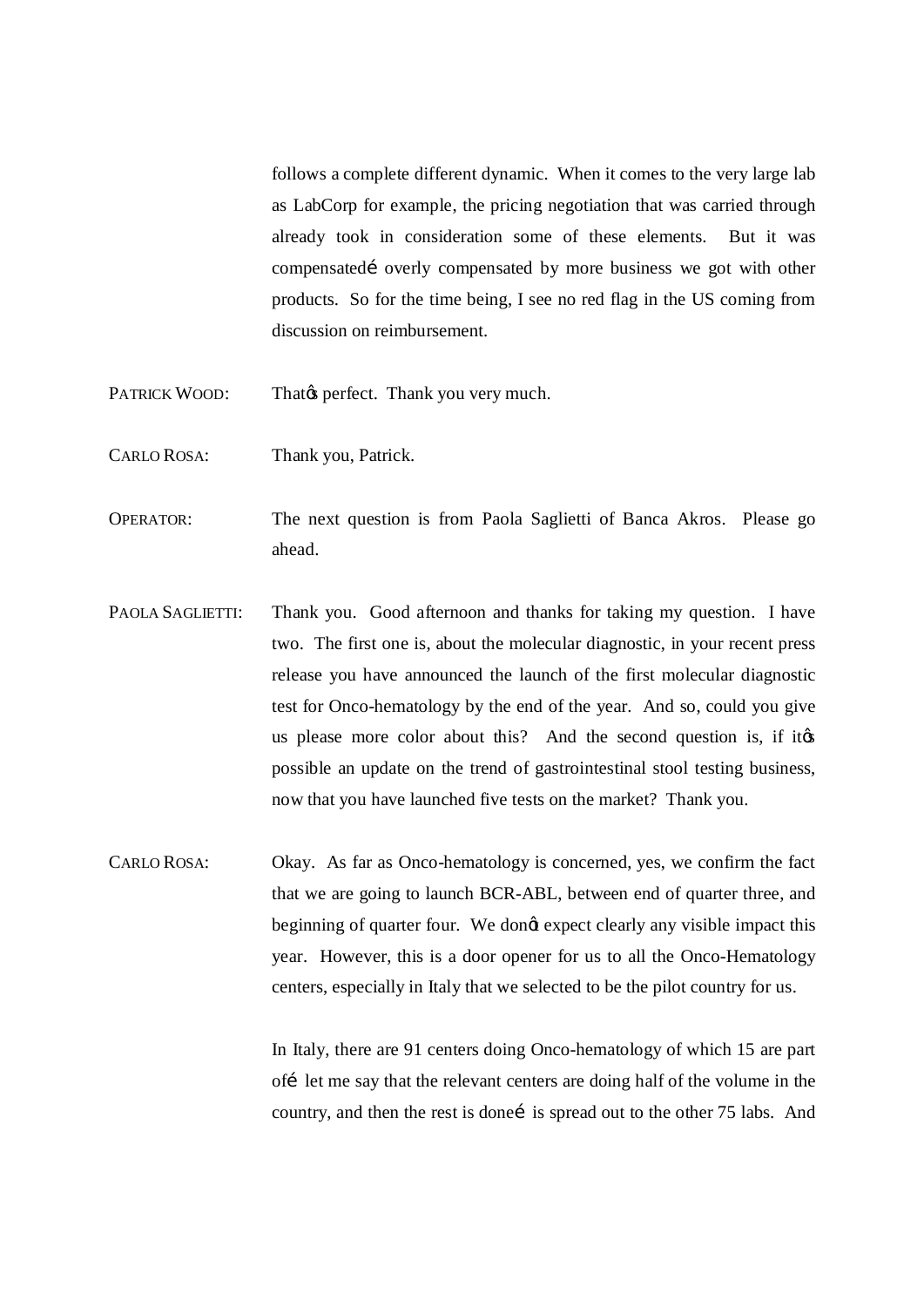we plan within two quarters to have all the main centers evaluating and taking our products. I think the success of this product is going to be measured more in our ability to fully penetrate the major center, likeí rather than the revenue contribution in  $Q4$  or  $Q1$  or  $Q2$  of next year. And in that sense we will i we are going to give you an update on center penetration in Italy.

As far as GI stool; now that that said, we have pretty much the full menu; fixed assay is going to be launched by year-end. We have fully launched the producti this product line in Germany, and without disclosing any specifics in terms of numbers, you see that in Germany we are growing at 16% year-on-year double-digit. Our German business just for your reference, our German business sits between  $\beta$ 35 million and  $\beta$ 40 million. So you can do some calculation there, and a good chance of growth is related to the success of this product line. Germany for us was a Tier 1 country because it ts the number one market in terms of size in Europe for these products, and all these tests are concentrated in relatively small number of big laboratory chains which are accessible and have responded very well to this product as shown by the numbers.

Tier 2 countries where we started are Italy and France, and we call them Tier 2 and we expect more to come next year because most of this business is regulated by tenders. And so, we participated to tenders and we expect the revenue to come to follow-up in these countries starting from next year.

But so far I would say as expected. So it the doing very good for us. Key product for us was going to be the calprotectin which is scheduled to be launched by year-end. There product is key because of two reasons, one is a disease that is spreadi I mean the use of this product which is used for irritable bowel syndrome is spreading over in Europe and becoming very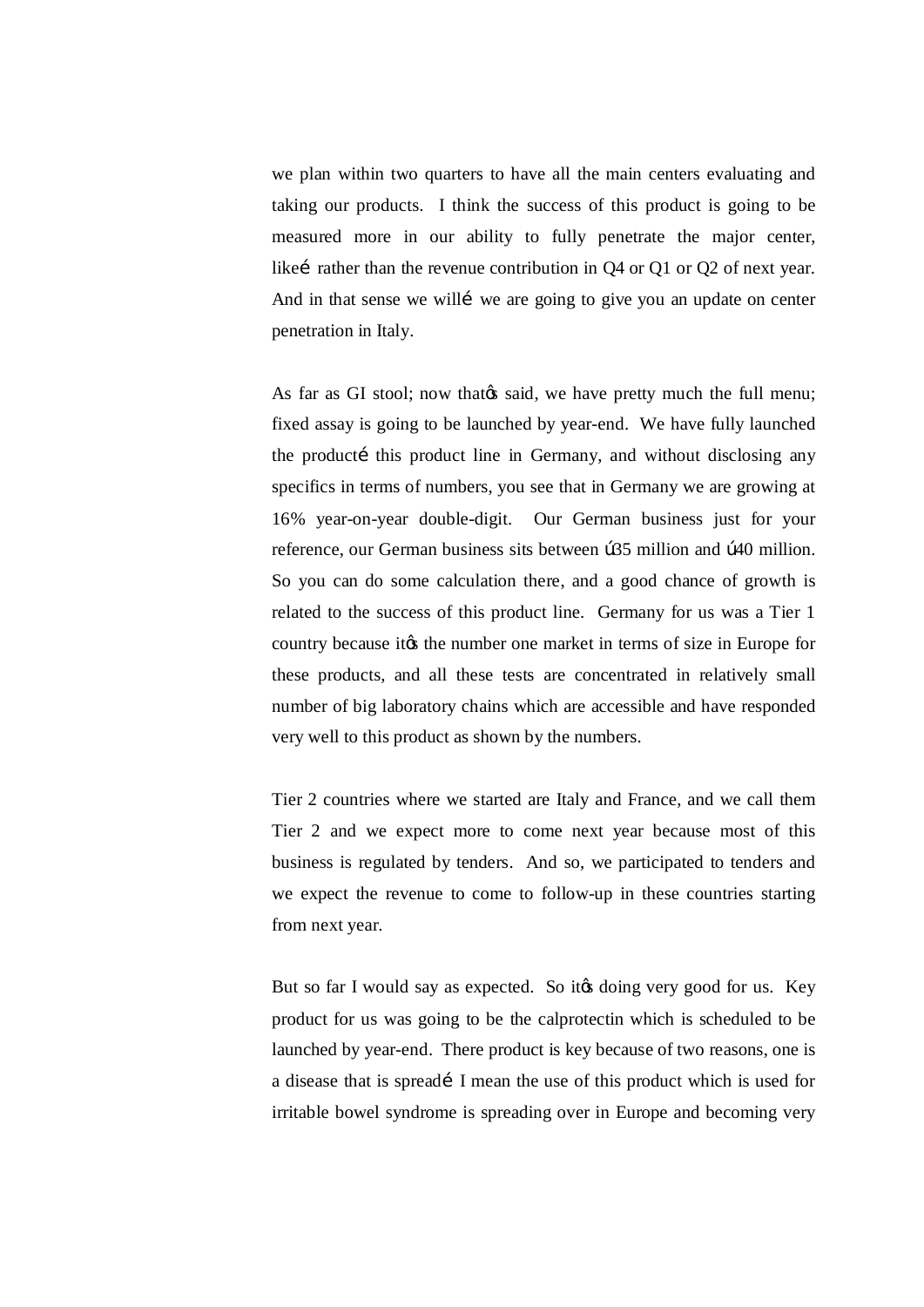important. But also because this producti this was developed by DiaSorin not under license from Meridian can be registered in the US. And so, we will proceed with FDA registration and have access also to the US market which is very big for this assay. And we are talking finally about the products highly reimbursed with low competition, with end-user pricing which sits between  $\frac{1}{2}$  and  $\frac{1}{5}$  per test. So it is going to be a success story starting from next year.

- PAOLA SAGLIETTI: Okay. Thank you very much.
- OPERATOR: The next question is from Scott Bardo of Berenberg. Please go ahead.
- SCOTT BARDO: Yes, thank you very much for taking my questions. So the first question just will relate to the comments in the release about the extension of the collaboration with LabCorp in the US to 2018, so for the next three years or so. Can you add any more incremental details for that comment, we assuming then that there is sort of pricing concession sort of trade-off that you had to accelerate the other platform. Is it on similar terms over the next three years, as it is this year or is there some sort of a step downs going (Ph) price or just to give us some sort of flavor as to how you see that. And in aggregate your franchise are clear, how you see that progressing with LabCorp over the next, you know, over that forecast period. And that will be helpful? And second questioni and would you please give us some sort of update on where we are with the Roche Cobas collaboration, how is that progressing with integrating with LIAISON XL, and when do you expect to start to see some sort of revenue contribution and contribution to growth from that collaboration, so those are the first two, and I have one follow-up please?
- CARLO ROSA: You are asking lots of questions which are difficult to address because there are some confidentiality clauses and in the point you raised with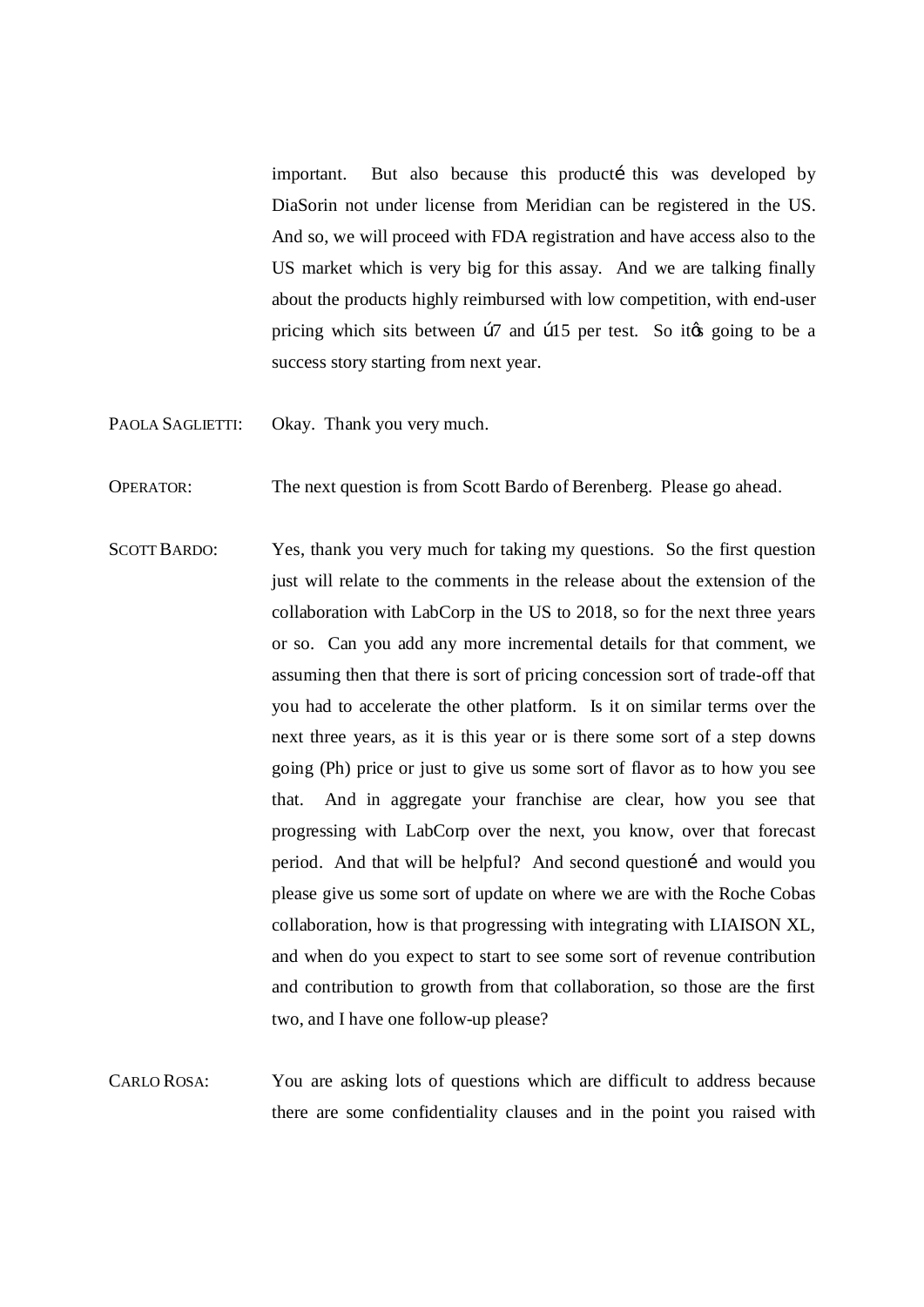third parties. But let me just try to give you a sense of it. Let ts start from LabCorp; LabCorpí with LabCorp we agreed to five years extension, so it the two plus three it its three plus two. And part of the agreement was a combination of reducing the Vitamin D pricing and giving access to 16 new assays, substituting other suppliers which werei and consolidating pretty much all the infectious disease testing into our platforms, and that was done.

And the price concession was divided into two installments, the first one is 50% of the price concession was given by March 311 January 1, and the second one March 31, and the reason was that by March 31, we expected to have all the other CLIA non-Vitamin D products up and running at LabCorp. So since they have they have done ithey we implemented all the assays and now they are using routine, starting from March 31, the full effect in pricing Vitamin D is there and measurable.

Now, without getting into thei again specifics, we are talking about a discount in the range of 20% for a growing business in volume because their volume of Vitamin D is growing versus previous year and which is overly compensated by revenues coming from the rest of the products. And overly compensated, that means that Company expectation is that when everything is in full effect for 12 months, then and we expect to gain a \$1 million business coming from decrease of Vitamin D price on one side and then offset by the rest. Buti so net-net gain is positive.

By the same token, very clearly from a strategic point of view, we go from being a one trick pony with Vitamin D, very high exposure, to a much broader collaboration with a very large player in the US that continuously expands their activities, buying other laboratories. So in that sense, I am very proud of this relationship and as you can understand, there are a lot of other companies, also much bigger than DiaSorin that really wanted to get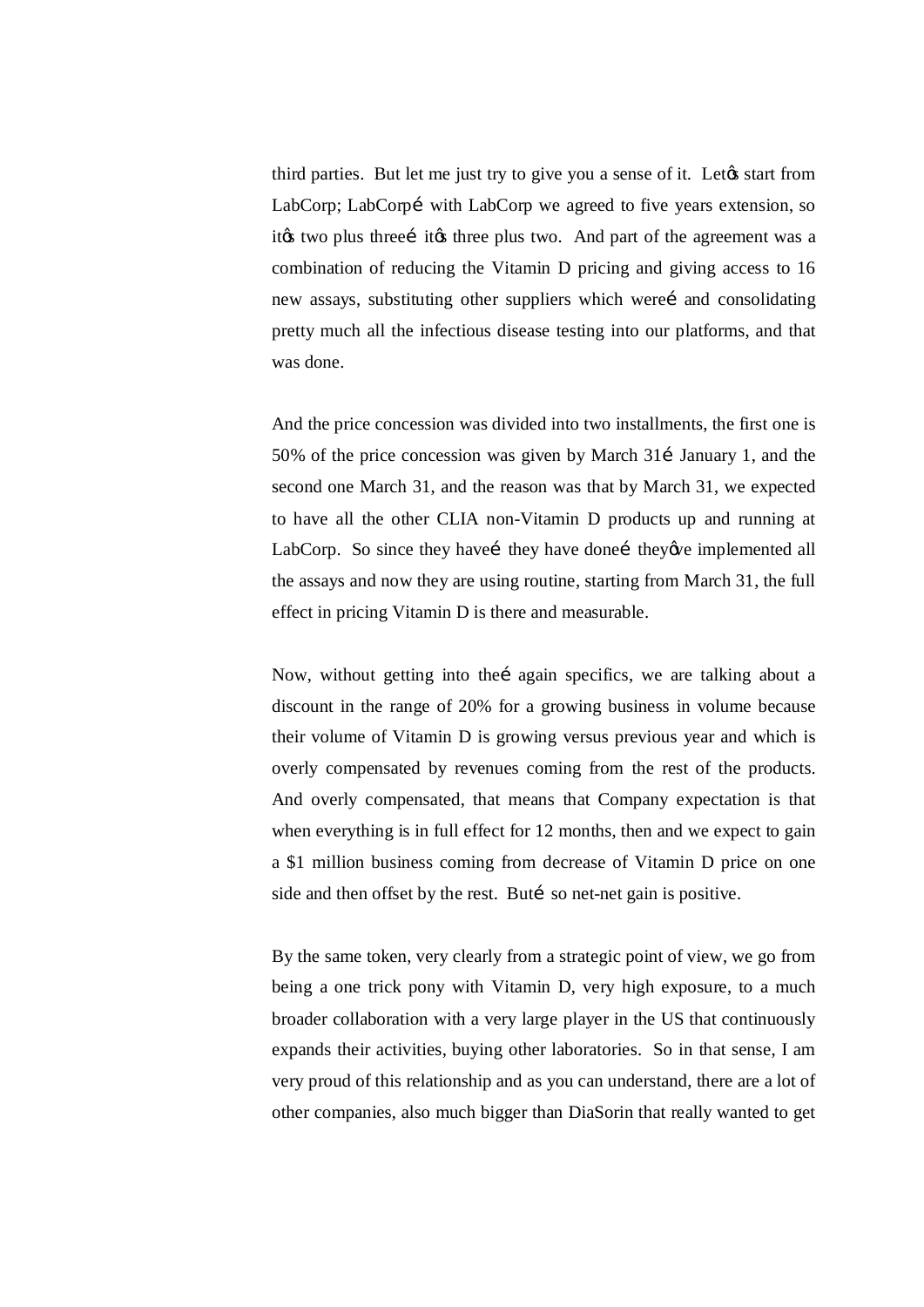the Vitamin D business. And at the end of the discussion, we ended up not only retaining that, but gaining a lot more. So that relationship is solid.

As far as the Roche agreement ion the Roche agreement, there is aí remember that Roche, the Roche project require them first to develop an adaptation of the Cobas line to allow the dock-iní .to allow us to dock our XL: to it. And on that project there is one quarter delay. So we expect the feasibility of that to be completed in November, which means that the docking station has been developed. And the reason for the delay is that they have more than one partner, so more than one platform that has to work with that extension, let me say of the system. They need more engineering than expected to get there, but now things are more controllable. I mean the timeline is more controllable and in November, the feasibility is there.

By the same token, right after the summer, we will start commercial meetings in order to assign priorities in terms of tenders where we want to participate together. Having that in mind, we will start a roll-out of our system and their system together, in the quarter two of next year. Very clearly, since we are talking about very sizable tenders, where a preparation takes several months, we want to identify starting from year end those opportunities where we want to run for the business along with Roche, and we have in mind, as said before, Europe. We have in mind some countries in Asia, Australia and Brazil. And finally as far as Asia is concerned, is Korea which is strategic for them and where today we are underpenetrated because we dongti we work there through a distributor.

As far as what this opportunity does represent, again, there we cannot make any specific comment. What we said in the past is that today there are 2 to 300 mega labs and everybody expect in the next 5 to 7 years that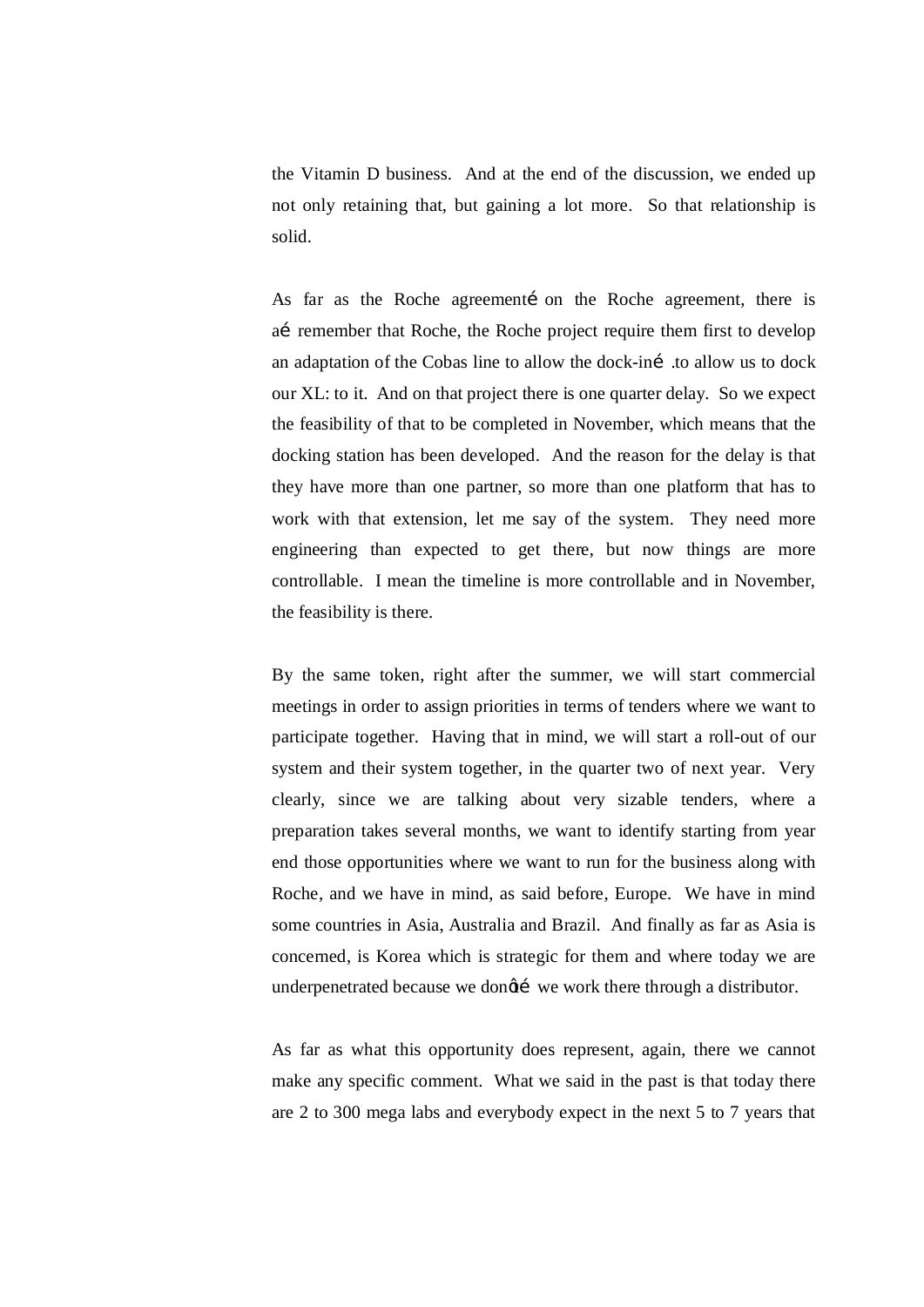number to become 1,200, 1,300 labs as a result of the consolidation. Roche has a market share in that segment which is close to 50%. And we expect in the consolidation process Roche to maintain similar share of that market working with us and other partners. So you can guesstimate what the opportunity would be in terms of XL placements, additional related to this relationship.

- SCOTT BARDO: Thanks very much for that detailed answers, and just one last follow-up question, please. It just relates to your ELISA [indiscernible] which I think is just over 14% of Group revenues at the moment. Obviously, that business has been, you know has been slightly older technology, it to been somewhat modest pressure in the last few years. I wonder if you could just comment a little bit as to the developments in China at the moment. It ts my understanding that you also need intellectual-based test to validate the ELISA test in that market environment, and given that your molecular offering is still somewhat in it to infancy whether that jeopardizes your larger business or could we catch the additional headwind we need to keepi think about in the future for that business? Thank you.
- CARLO ROSA: Okay, if you refer specifically to China, for us, in China ELISA is Murex and just going by memory, I believe that our Chinese Murex business is probably in the  $\beta$ 3 million,  $\beta$ 4 million range. This is what we have inherited from what we bought from Abbott at that time. The problem there, and I think we we already saw the we we factored it, in the last  $12$ months is that in some provinces they are making molecular testing in blood banks mandatory along with immunoassay. So you need to understand worldwide in blood banks both molecular and immuno are running in parallel, whereas in China till today because of lack of funding they were only running immuno, they now do molecular as well again in some provinces. That means that in order to fund cost of molecular, they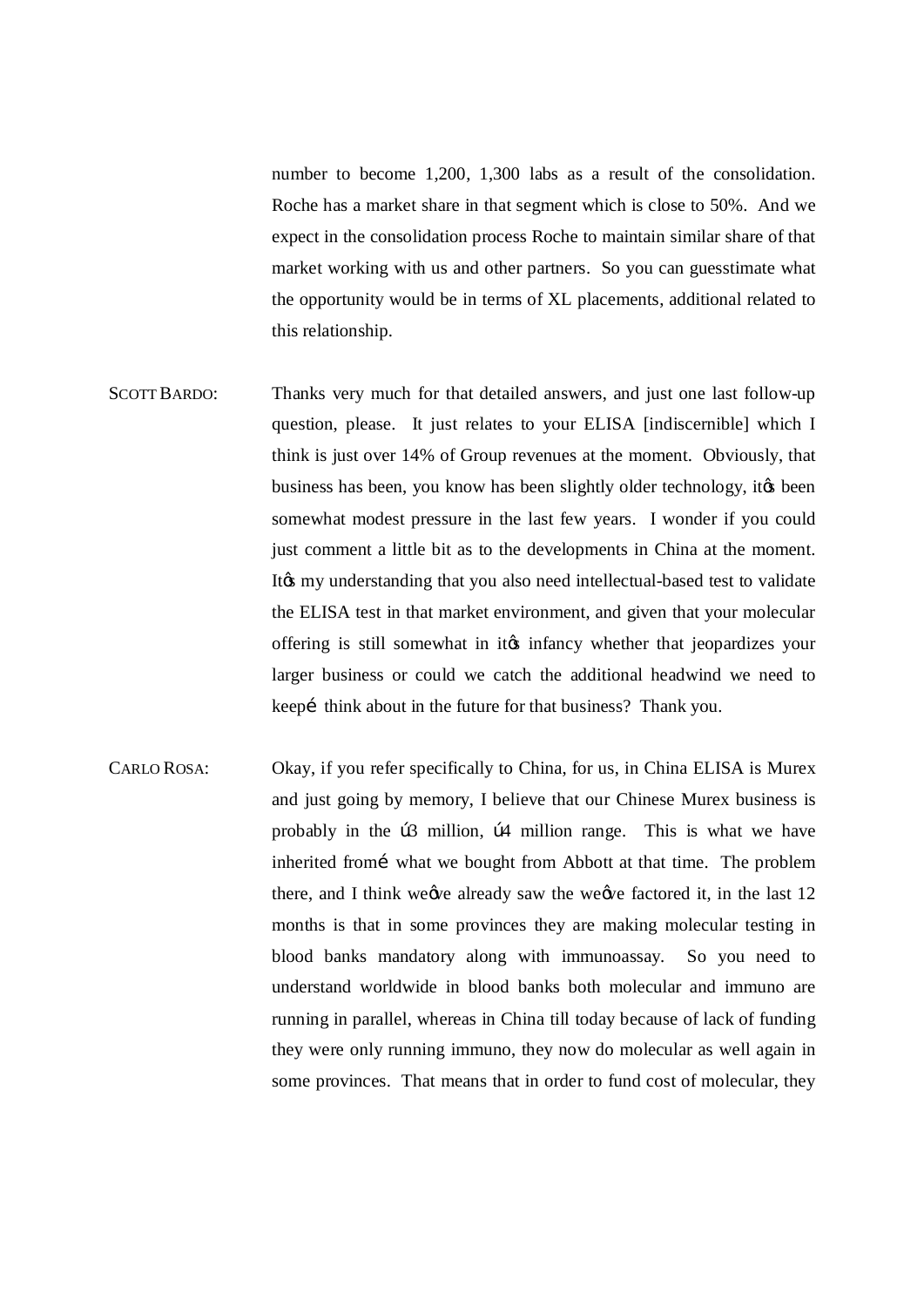allow the immuno to be supplied by local companies rather than importing kits.

[Technical difficulty] when immuno was the front line, they only allow testing with foreign kits. So we took a hit already in the last 12 months. Is it significant, not let me say in the grander scheme of things, it to not significant that much. I see more pressure and more effect as you will see in this quarter coming from the Brazilian fiasco. And I call it fiasco meaning that we bought this some significant business there from Abbott. We retained it through Abbott [technical difficulty] by contracts iby contracts and we were supposed to transition the business from Abbott to a new distributor which is in place. In that transition period, we had some glitches where certain tenders that were supposed to start under the new ownership did not start and were delayed. And that explains the very weak quarter 2 that we had in Brazil which is mainly driven by Murex. Again I did comment before if you look at Brazilian LIAISON revenues, they are fine, they are growing high single-digits, so no problem there.

Now if you look at the overall Murex brand because I think when we talk about ELISA and Murex has the liongs share of it. It does represent 40%, 50% of it today, the remaining ELISA business. Today, we sell more in volume, so we continue to win tenders with Murex, but unfortunately, Venezuela and Brazil were countries where we were selling Murex at a high price. And when we lost that, we substituted this tenders with tenders in other countries. And Iran is an example, we won all the blood bank supply for ELISA in Iran for 2014 which is very good in volume, but not at the same prices we were selling end user in Brazil.

And again the net-net effect you see it on margins specifically in quarter 2 because large shipments of Murex did happen in Q2 for the Iran tender. So overall, the ELISA business we keep it and we try to keep it alive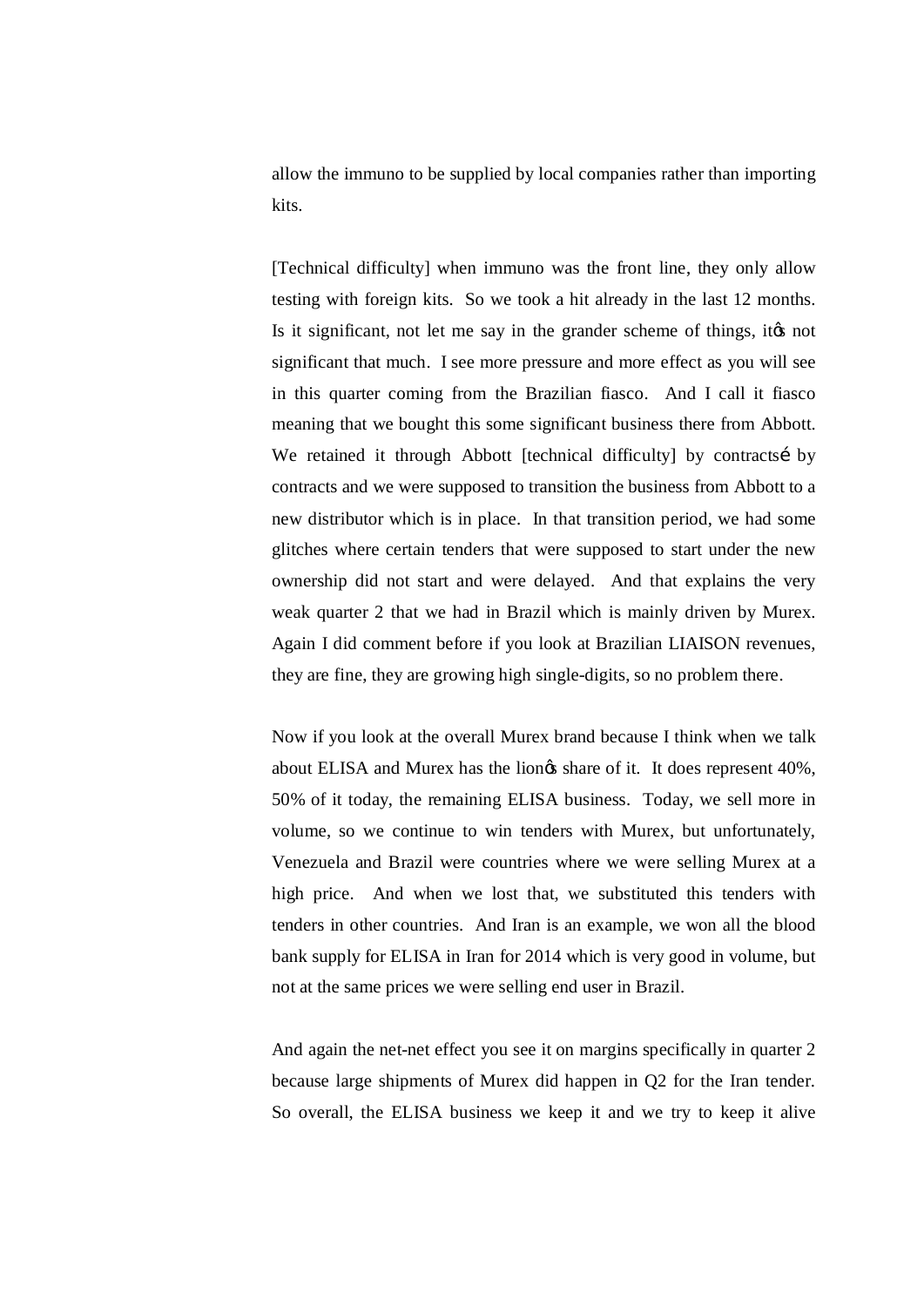because it ts strategic in certain geographies. It is becoming difficult to predict because it is becoming more and more large tenders in exotic countries, let me call it that way.

- SCOTT BARDO: Got it. Thanks very much again.
- CARLO ROSA: Yes.
- OPERATOR: Next question is from Romain Zana of Exane BNP Paribas. Please go ahead.
- ROMAIN ZANA: Good afternoon and thanks for taking my questions. Actually, first question on the guidance and just to clarify the driver that you expect to see for such acceleration in H2, you mentioned though the new launch off the recent launch of Vitamin D test, is there any other key driver that may support such acceleration also taking into account that you will face tougher comps? And the other clarification is on the EBITDA, could you just tell us what was the growth at constant exchange rates in H1? And I have a follow-up question then?
- CARLO ROSA: Sorry Romain, you broke up a little biti.
- ROMAIN ZANA: Oh, sorry. So what didí ?
- CARLO ROSA: The first one, if I understand correctly, has to do with the top line.
- ROMAIN ZANA: Yes, definitely on the top line, you mentioned the recently launched Vitamin D test as one of the driver which could drive the acceleration implied by the guidance for the year. So I was wondering, if there is any other key driver that can back I would say such acceleration also taking into account the tougher comps for the remaining part of the year?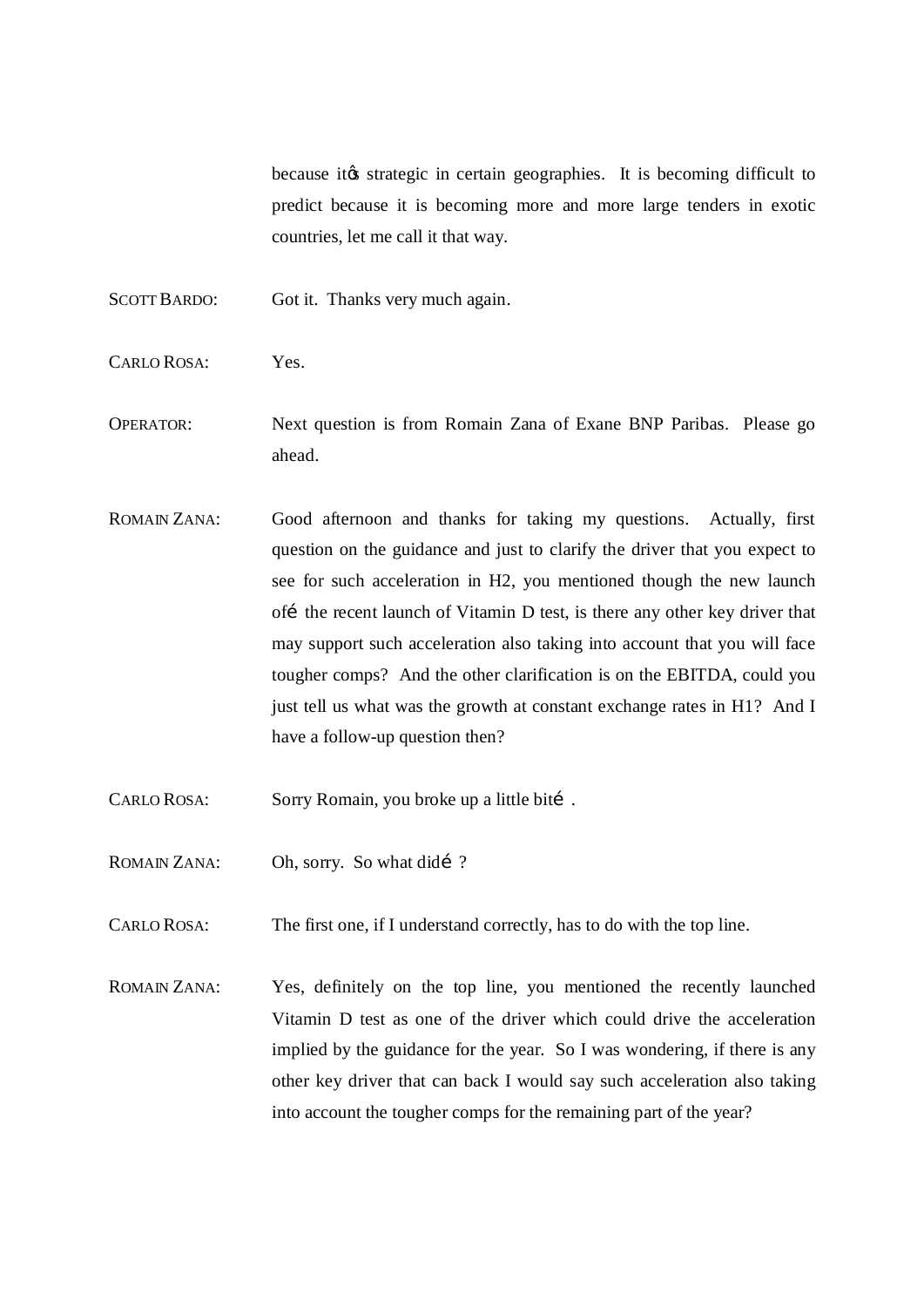- CARLO ROSA: Okay. As far as the top line, I said before, I expect two things. I expect the 125 and I expect also the fact that in the US, we saw an effect on the Vitamin D pricing which was heavier in Q1 and Q2 and is smoothing out in Q3 and Q4 versus last year, whereas you are on acceleration on the CLIA ex-Vitamin D business, now that the LabCorp agreement is in full force. The second, I expect that Brazil that has been a drag in the first half especially in Q2 not to be a drag as it has been before. And this has to do with top line growth. As far as the EBITDA at constant exchange rate, we have an H1 of 2014,  $\beta$ 81.3 million. Last year was  $\beta$ 163 million, full year. So if you keep in mindí if you take into consideration the expected growth at the top line you see that the guideline is achievable.
- ROMAIN ZANA: Okay, how much did you say for last year H1 at constant exchange rate on the EBITDA, 100 and í?

CARLO ROSA: I dong have the H1 last year in front of me.

- ROMAIN ZANA: Okay.
- $CARLO ROSA:$  I have i the full year was  $\frac{163}{100}$  million.
- ROMAIN ZANA: Okay. And just one last question please, on the gross margin, which dropped….
- CARLO ROSA: Sorry Romain, just one comment.
- ROMAIN ZANA: Yes.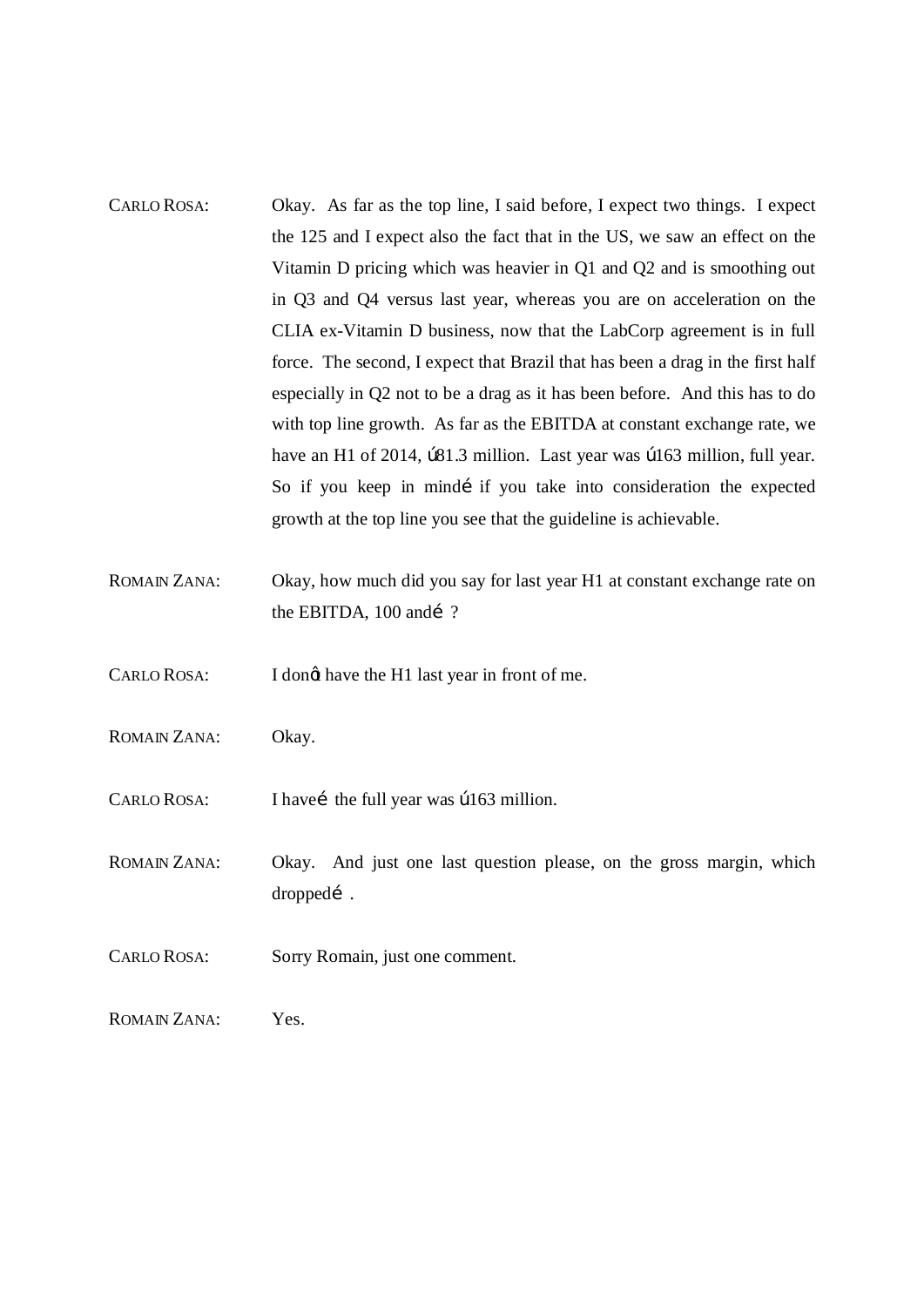CARLO ROSA: Remember that you have also in the current first half EBITDA number you have a one-off effect which are related to the fact that we took in Q2 the full cost of restructuring trends.

ROMAIN ZANA: Yes.

- CARLO ROSA: And Norway and altogether it a  $\beta$  = 1.2 million one-off effect that you dong expect to repeat in Quarter 2. Plus on top of that, there is a one-off effect of  $b600,000$  which are related to the fact that a customer in Brazil went bankrupt and this effect hit us in Q2 and we dongt expect clearly to repeat it in Q3 and Q4.
- ROMAIN ZANA: And this one-off are not included in the guidance, right?
- CARLO ROSA: No, what you mean by that ino, well, I am not a magician, so I could not foresee them  $\sim$ .
- ROMAIN ZANA: Yes, sure. And just last question on the gross margin which has dropped significantly over the semester where it has been pretty resilient so far. Should we understand that the trend will continue looking forward or do you see any measures or catalysts to work over on the short-term?
- CARLO ROSA: Listen, the i as far as the gross margin is concerned, unfortunately, we dong share with you the standard margin. However, from a gross margin perspective, the effect that you see in Quarter 2 has a lot to do with the Murex effect and the fact that we have been shipping very large quantities of Murex products at a very modest margin, modest let me say compared to the Group margin, because they are related to large tenders in countries where the Murex price is relatively low.

ROMAIN ZANA: Okay. Thank you very much.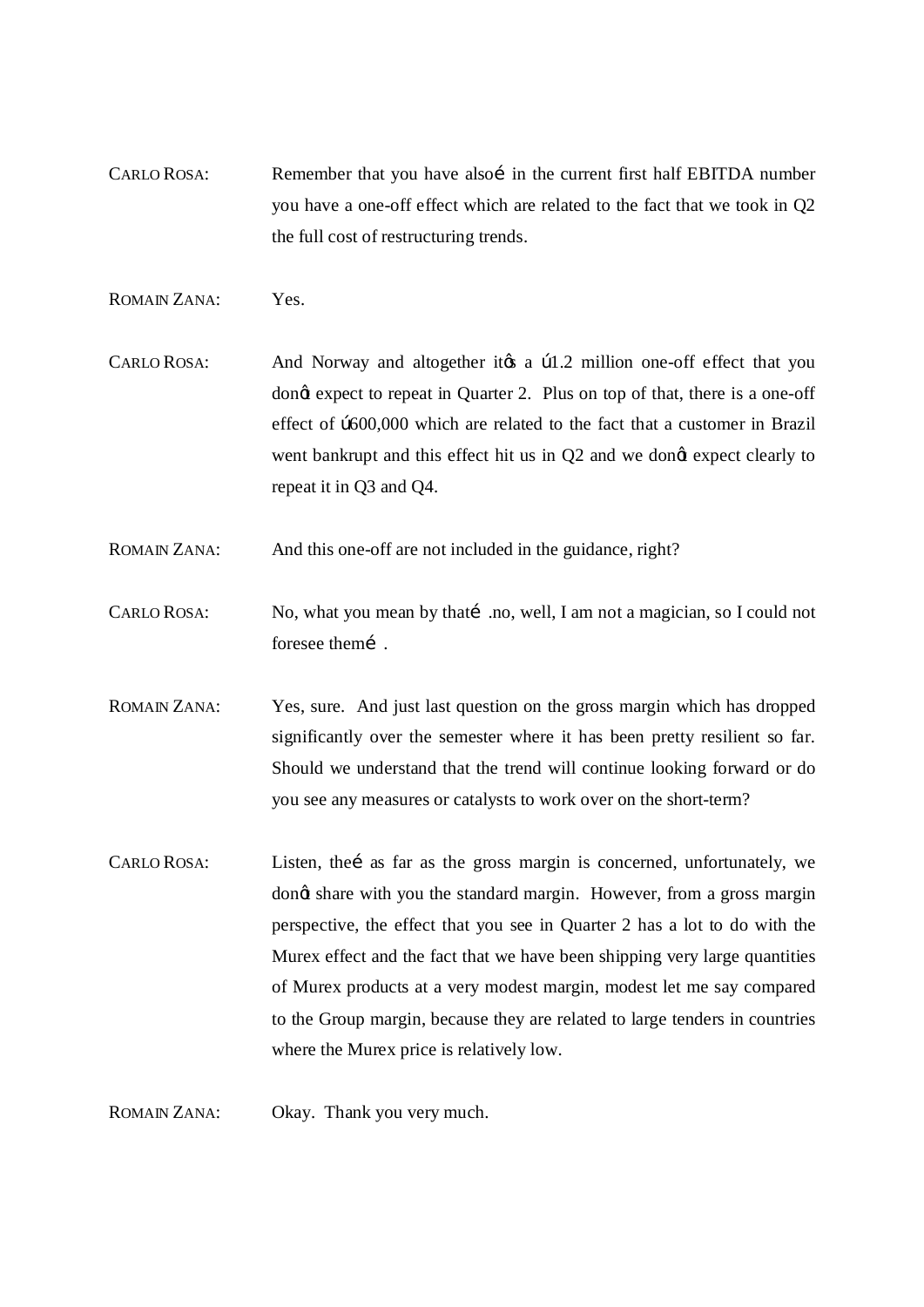## CARLO ROSA: You *d*re welcome.

- OPERATOR: The next question is from Luigi De Bellis of Equita SIM. Please go ahead.
- LUIGI DE BELLIS: Yes, good afternoon. Three question from me. The first one is on the restructuring, if I understood correctly, you expect a gain from restructuring in the next quarters. Could you quantify the impact if its relevant for you? The second question, the placement rate of LIAISON XL, looking at 2015 and beyond, do you think that the placement rate of 400-500 new LIAISON per year is sustainable. In which geographies do you think to place this new machine especially for 2015? And the last question on the strategy, looking at the US market characterized by a significant part of physician shortages (Ph), how do you think to a new format for your machine to target the US market and increase the market share? Thank you.
- CARLO ROSA: Okay, listen. I will use the reverse order, because I remember the last question first. When it comes to the US, we see así I think as we have discussed in the past, we see that the US market is polarizing between very large customers which are usually the fairly large private chains (Ph) and a surge in small sized facilities which are either due to a consolidation of physician office labs today. Keep in mind that CLIA, I mean CLIA certified labsi physician office labs in US there are 15,000 labs of which a good size, meaning a size that where our LIAISON XL could fit. We are talking about between 1,000 and 2,000. And when it comes then to a machine that is half of the LIAISON, you are probably talking about half of the total physician office labs in the US could be targeted with this new instrument which by the way is what I think we discussed.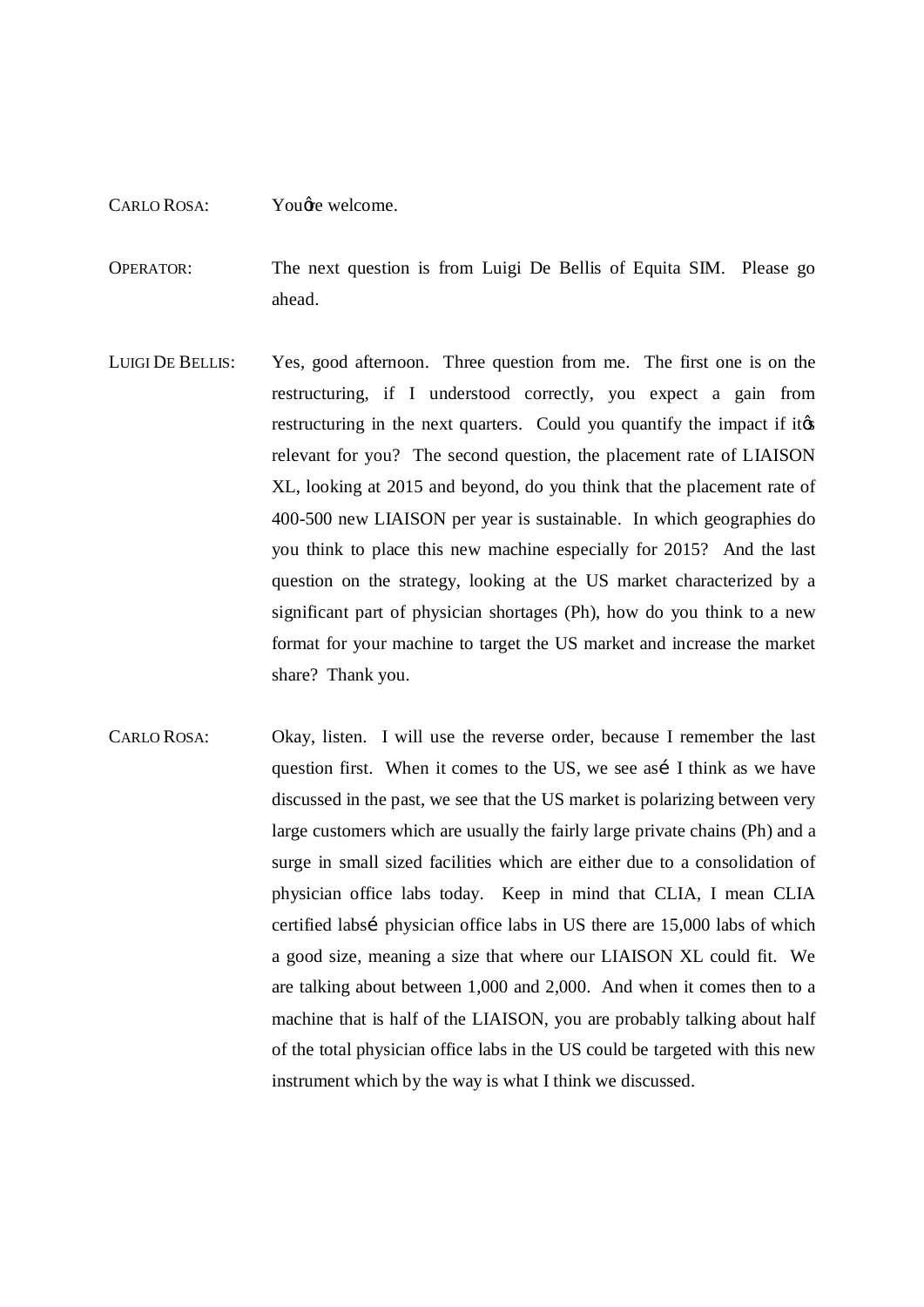In the past, it to going to be the footprint of our next generation systems there, what we call the LIAISON XL. So I see ourself in the US consolidating our business in the large labs, selling specialties and LabCorp is a good example. And then developing the installed base of LIAISON XL into the hospital base, and having the hospital base for us is around 200 beds or the consolidated physician office labs. Today, I think that the mid sized labs in the US are going to be wiped out because of physician because that is an area where the hospital is not efficient enough. So they are either bought out by the big laboratory chains or they get consolidated into larger labs by hospital chains. And this was the last question.

Now, the other question was about the placements of LIAISON XL. As you have seen also in Quarter 2, we put 150 XLs, net placements in the first half is 300. So we continue to fuel growth that way. I think that the drivers of LIAISON XL placements are going to be from a geographical point of view, I expect China to be an area and the US specifically. China because it the a fresh new market for us where we have a very large base of LIAISON, and now in the bigger hospitals we can sell the XL. US as said before, because now we are focusing our effort away from the private chains where we already establish into the smaller hospitals with the XL.

Europe, I expect Europe to be more since there we are fairly already consolidated in Europe and we have a large install base. I expect a lot of placements of XL there going to replace the existing LIAISON $\alpha$ s. However, with a very positive effect in revenue growth because every time we replace to their LIAISON with the LIAISON XL, typically wei demand from customers and increasing revenues of  $\frac{1}{20,000}$  to €25,000 per year which overall does represent 20%-25% increase in total revenue per placement. So even if the net-net number of systems in Europe may not change dramatically going forward. You are going to see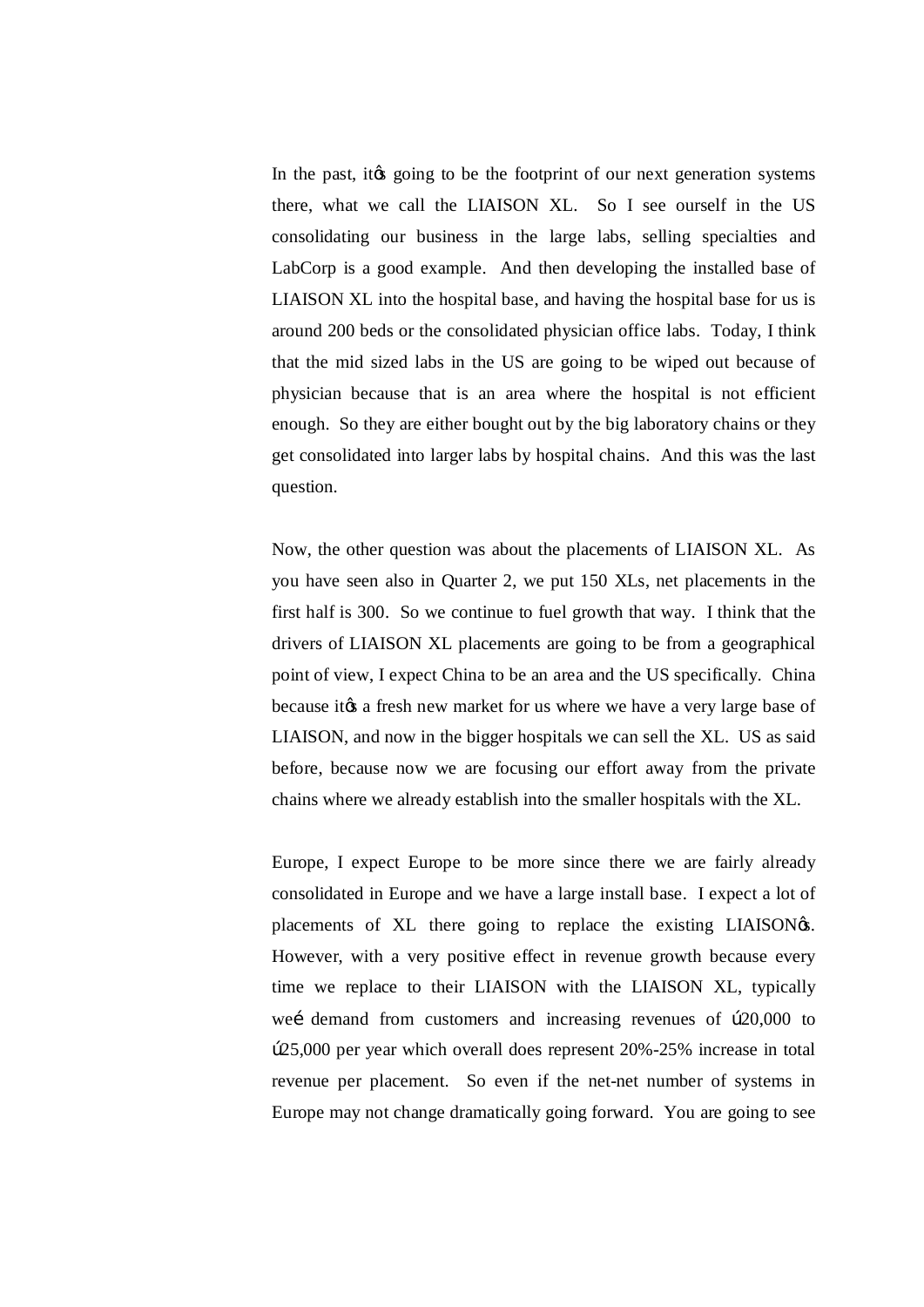an upraise in revenues, again, driven by the fact that every time you replace an existing LIAISON you get more LIAISON XL revenues. And the last question was.

## LUIGI DE BELLIS: Restructuring?

CARLO ROSA: As far as restructuring is concerned, again, it is mainly this quarter is driven by France. In France, we have had today in Francei France for us is the third largest market in Europe. We got hit by the Vitamin D, deflation, let me call it that way, it was the only country where we were disproportionately exposed by Vitamin D. And competition on one side, but much more recently, the fact, that they change the reimbursement system in France for Vitamin D, has dramatically let me say hit our current businessi that the business has been reduced in the last, I would say 18 to 24 months, by 25%, and that had to fall i had to let me say we followed up by action.

> And so, we are reducing our employees by 15%, restructuring the team to where it should be to support a  $b25$  million business, \$25 to \$30 million business, with operational savings full year that we estimate between  $b700$ million to  $\frac{10,000}{1}$  million to a  $\frac{1}{2}$  million. Very clearly we tookí according to the French Law, we took full charge of it, once we initiated discussions with the Unions and it happened in Q2.

> We expect some savings to see to come in the second part, but the full savings to be achieved in 2015. Since by the end of the year the procedure is going to be completed, people are out and the cost is up.

LUIGI DE BELLIS: Thank you very much.

OPERATOR: The next question is from Mr. Peter Welford of Jefferies. Please go ahead.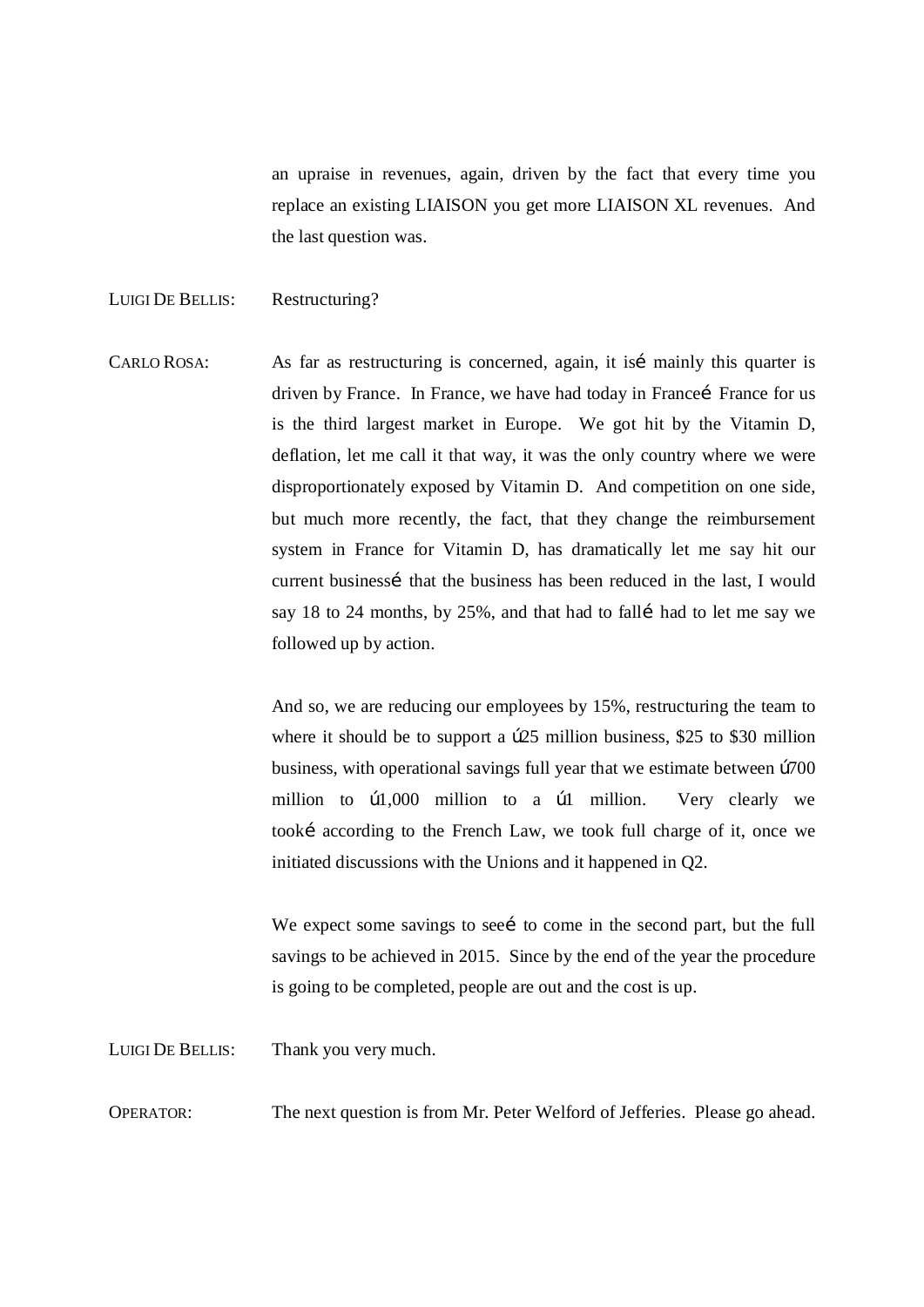- PETER WELFORD: Hi, thanks. Most of my questions have been answered but there are couple, I think. So first of all, is it possible for you to actually give us the Murex sales number in the second quarter? And secondly, I wondered if you could give us an update on molecular diagnostics, in terms of the number of analyzers that have been installed roughly across the geographies at the current moment in time. And could you give us some sort of feeling as to what were the major sort of feedback from customers have been on that? And then, finally just returning to the EBITDA outlook, could you just confirm that we should have seen both the  $\beta$ 1.2 million restructuring charge and the  $b$ 0.6 million Brazilian bankruptcy charge are both going to be excluded from the growth. We should consider them both excluded given neither could be protected? Thank you.
- CARLO ROSA: Let me start from the last one. I am saying that in the  $\beta$ 81.3 million that you see today, you have the effect of the banker or the  $b1.2$  million, and you have the effect of bankruptcy of the procedure or accounts that is clearly not going to be there in the second part of the year. So then you are going toi mathematically you see a non-negative effect of  $p1.8$ million that you had in Q2 and you are not going to have in the second half.

Now, the second question then you had sorry, molecular, I think was your second question.

PETER WELFORD: Yes, that  $\phi$  right. The number of systems.

CARLO ROSA: The number of systems? Going by memory, I would say that today we have out there systems between active and for evaluation 20 to 30 systems with infectious disease which is not clearly what we expected. And it is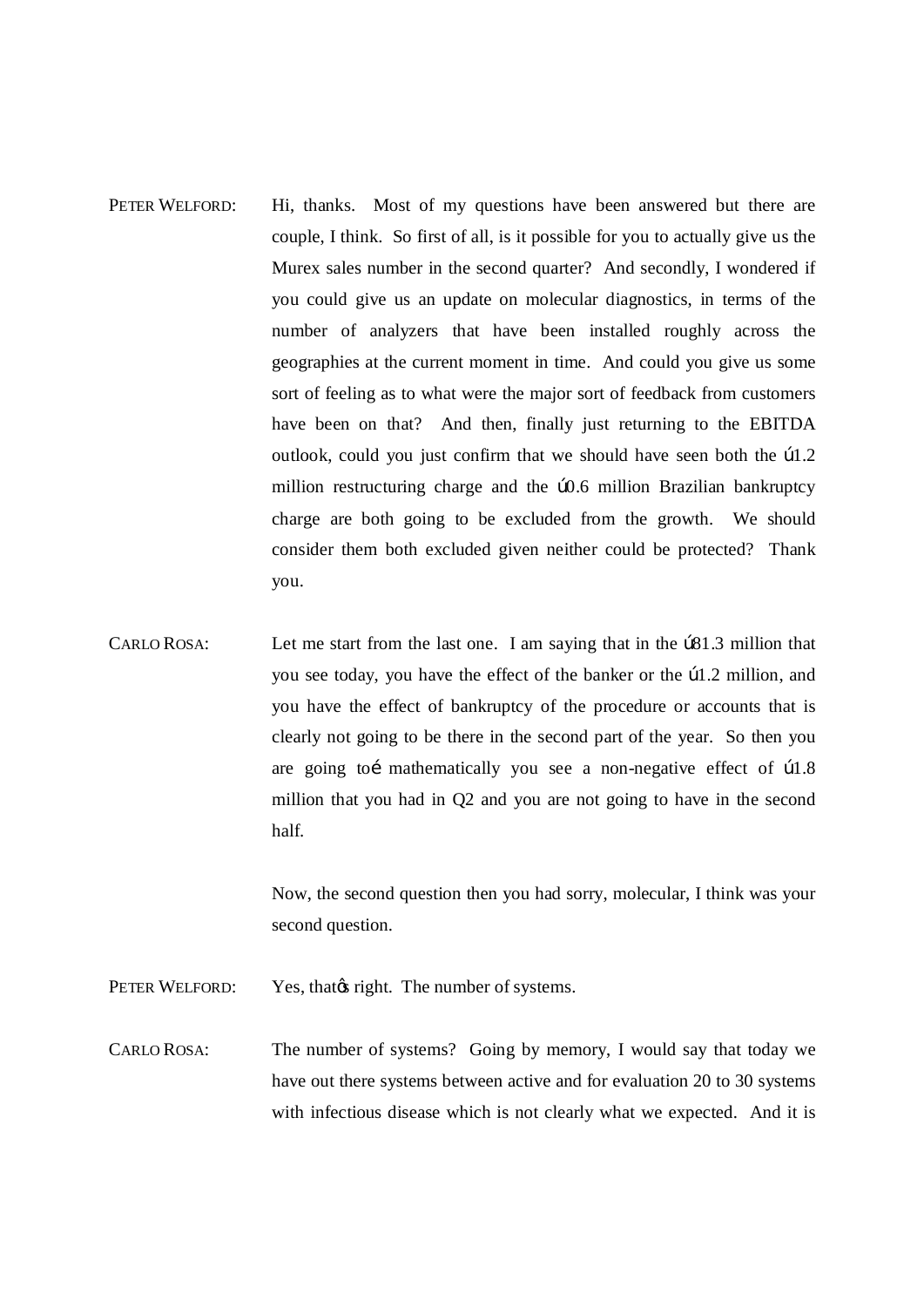mainly related by, the fact, that the infectious disease where today we launched the product, very recently price competition has become tough to sustain. You can see it from i on the fewer players in molecular, if you take Cryogen (Ph) for example, which is a pure molecular player, they have an overall growth, I think of 4%-5% whereas they use to grow 15%- 20%, and that is all driven by price.

So we were caught into an area where customers are becoming less selective on quality and more selective on price. And this is why I am saying that, when it comes to Onco-Hematology, where we dongt go against existing competition, but we go against the home-brew testing. I see more opportunities therefore as a newcomer, rather than aiming to fight for an \$8 protest on C&B which is the current price today. Keep in mind that C&B used to be sold at \$30, first, three, four years ago. So as far as Onco-Hematology, I believe that there is where the penetration should be easier, the pricing should be much more attractive. And last but not least being a newcomer, it should be easier for us to move with an installed-base.

But keep in mind that when it comes to Onco-Hematology, our products are not only usable on our systems, but they are also adaptable to the existing open systems which are available in all Onco-Hematology labs mainly provided by Cryogen and other players as research tools. So the issue of developing the installed base is not going to be there because the installed base is already there.

And then, your first question was Murex. Yes, you want to know what would bei what our revenues for Murex in second half.

PETER WELFORD: No, sorry, in the first half and/or, and equally in the second quarter. And you talked a lot about Murex. Can you give us some sort of idea as to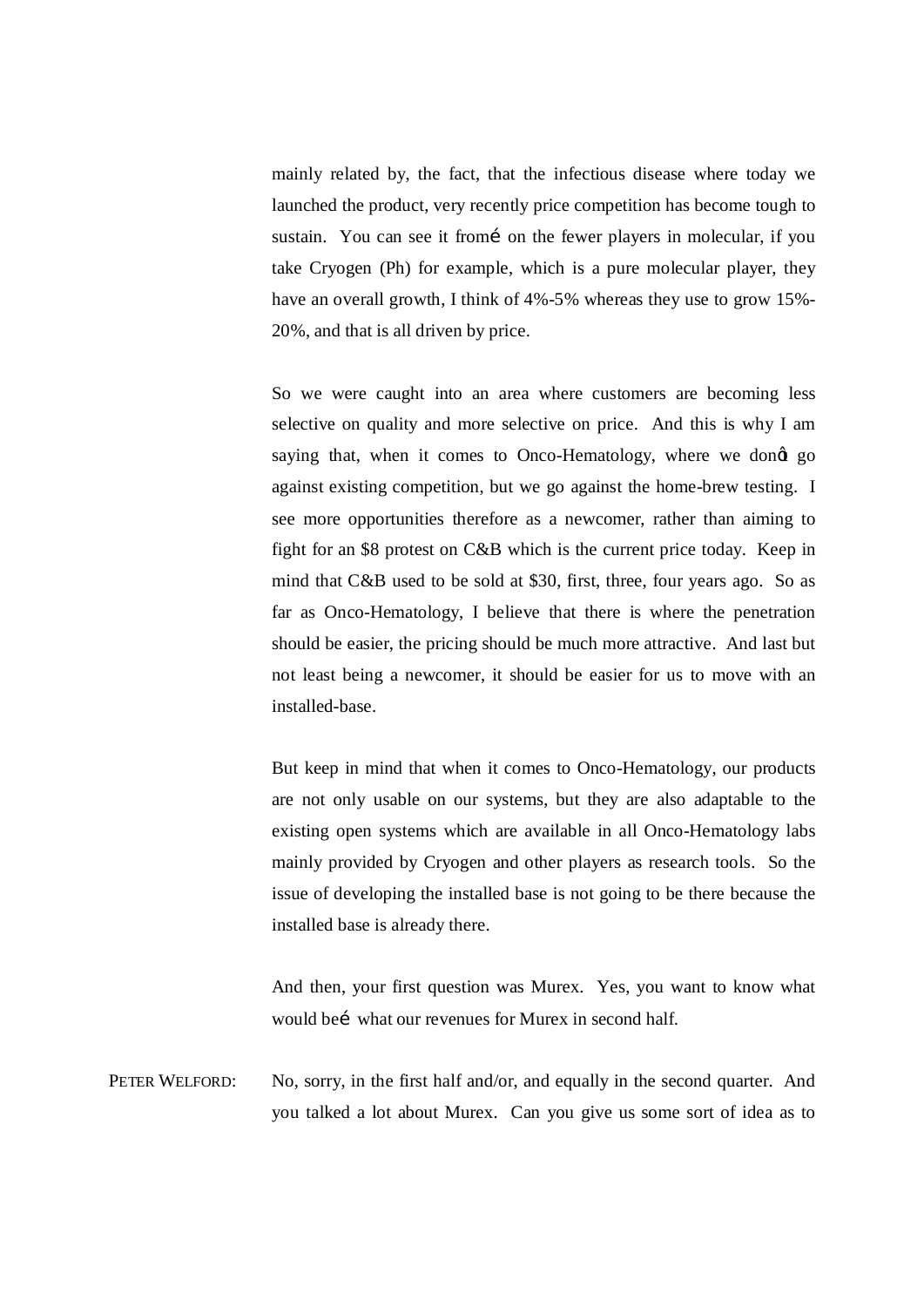what they are actually euro million contributions from Murex worldwide because all of them werengt in results?

CARLO ROSA: We have been thinking about it because, it to a number that we usually dong give out, and this is because i has a competitive nature in to it, itgs pretty much us BioRad (Ph) in that space going head-to-head. And Igm not really sure I want to give this number to competition. So I cannot, but I think that if you do some math with the numbers I gave you in terms of percentage, you can figure out ballpark what are we talking about?

PETER WELFORD: That  $\alpha$  great. Thank you.

- OPERATOR: The next question is from Paul Van der Horst of Kempen. Please go ahead.
- PAUL VAN DER HORST: Hi, good afternoon, thank you for the time and for the presentation. One quick question about Vitamin D, so in light of the United States Preventative Services Task Force Drafts recommendation against Vitamin D screening in adults and the recent [indiscernible], to measure actually bioavailable Vitamin D as opposed to the total Vitamin D. Do you expect an additional headwind for Vitamin D here or do you already take this in account nextí you know, in addition to the increased competition?
- CARLO ROSA: Let me start with bioavailable? Bioavailable Vitamin D today is pushed by a very little small company that has patent on it. And I honestly dong believe that there is enough muscle behind that in order to change the opinion of the US divisions. I mean, as I think as I said, starting from few years ago when we were surfing the wave of Vitamin D. We DiaSorin had nothing to do with the fact that Vitamin D became a blockbuster in terms of clinical use. It had all to do with a combination of media, supplementation availability and science behind it.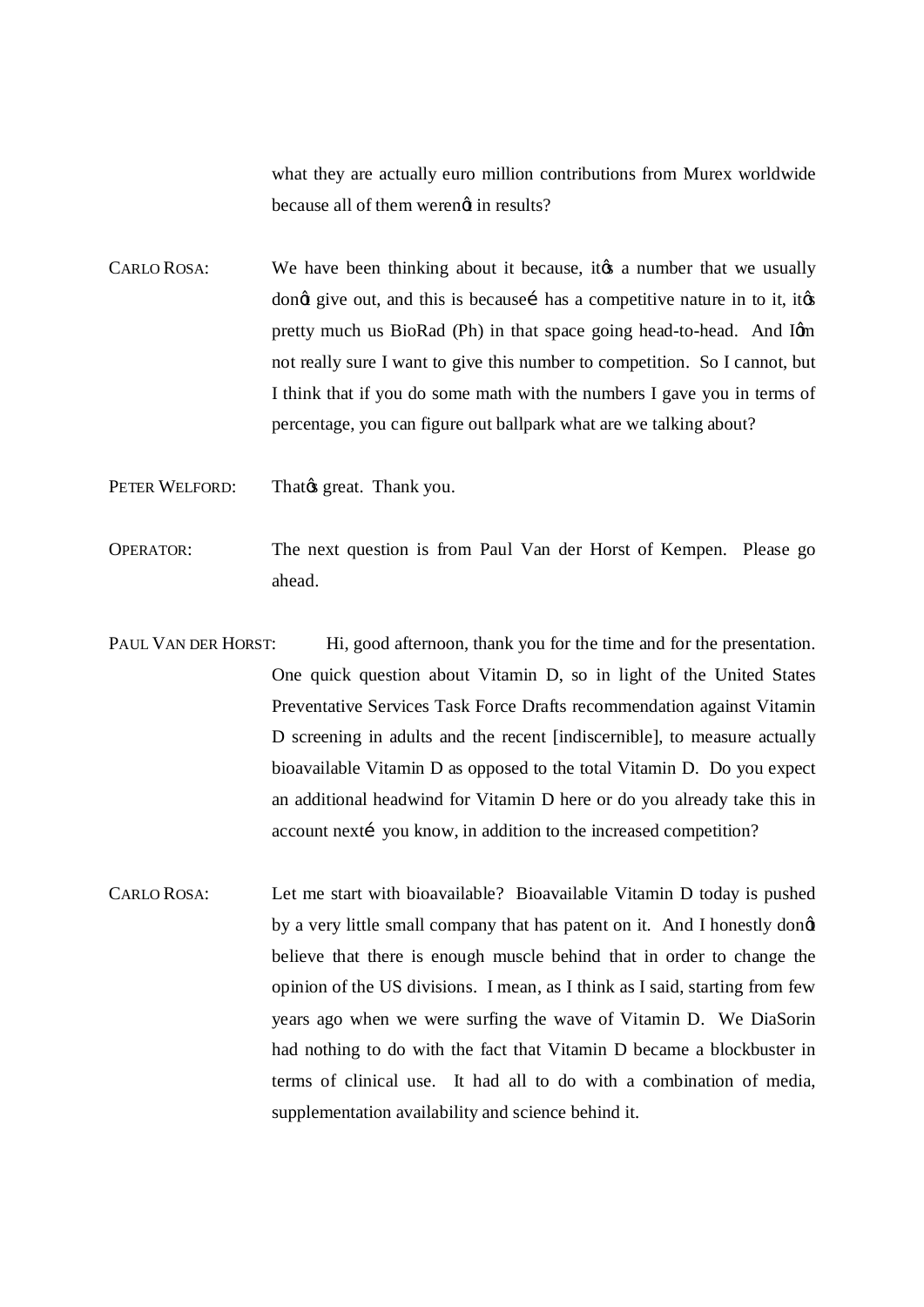And so, I dongt think that today you can really effect. From a clinical point of view, they use and surge an adoption of Vitamin D in the US. And in fact, if you think about it, the only way it he only countries where we have seen a reduction in Vitamin D, this has never come from, the fact, that the physicians have been educated now to test, but by the fact that physicians had been forced not to test. So it to always a political [indiscernible] decision rather than an educational of what a physician should or should not do because our industry diagnostici the diagnostic industry by definition does not educate physicians because we dongt talk to them, and we sell to labs.

So all the bioavailability story, I think is a good paper but noti I dong see it much developing to be honest with you. As far as, the usage of Vitamin D in the US, I learned the hard way long time ago since the beginning of the Vitamin D story that the US is a very interesting market because there are a lot of different forces that they push up or down the usage of a product and their reimbursement system.

I think that there has been a conscious effort over the last five years to understand that Vitamin D testing is reasonable or not, there have been some groups talking in favor of it that has been exempted by Medicare to curb reimbursement which was rejected already three, four years ago. There was a report issued by Institute of Medicine which I think came up three years agoí two years ago recommending to proceed with supplementation in a certain way, and also testing in a way that would have been unfavorable, but it did not hit the usage of Vitamin D.

So to make a long story short, for what I see today in the US nothing that is happening is making me think that there is going to be a change in the trend of usage. There is clearly a change in the way Vitamin D is